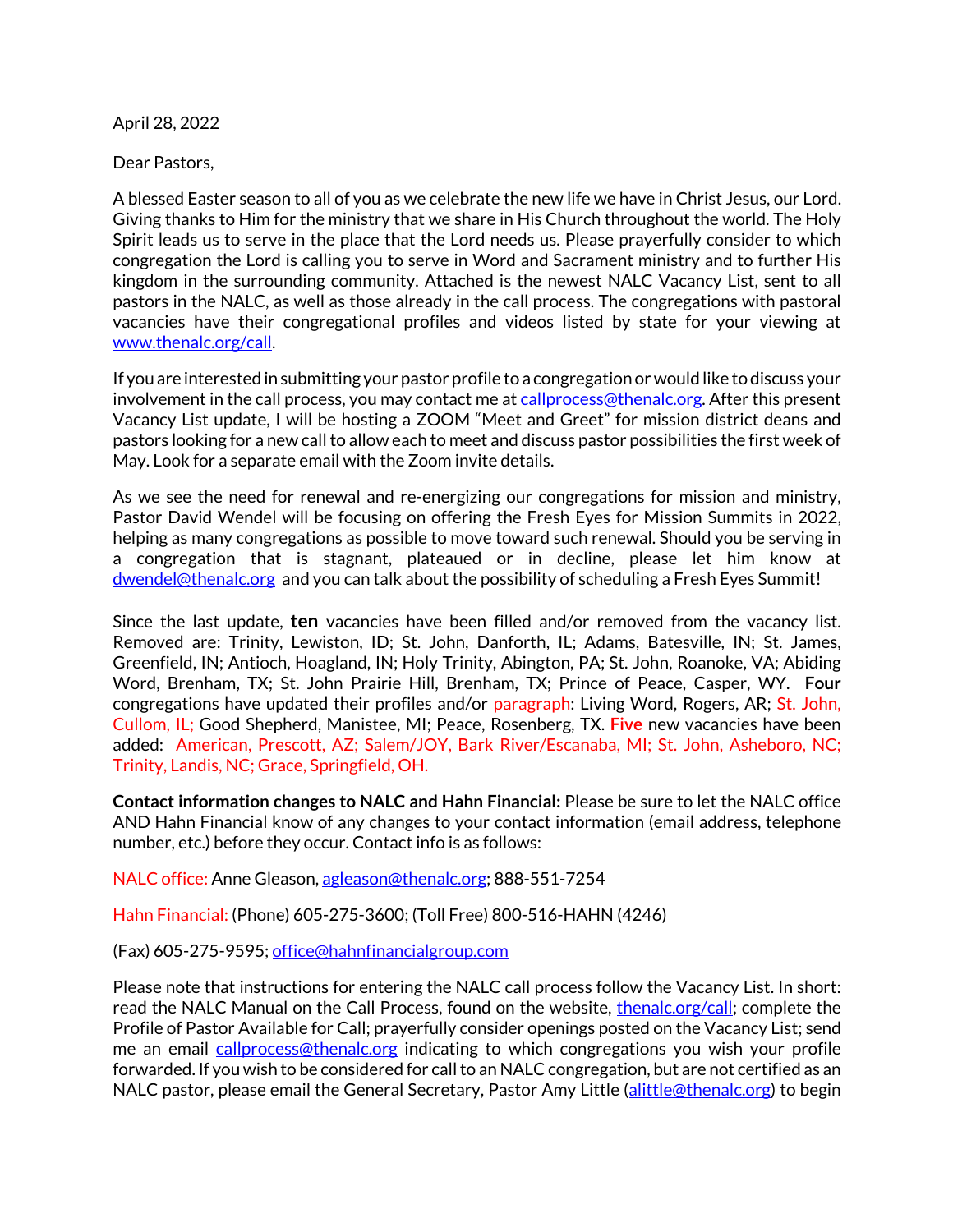the certification process. Please be aware, we will not forward pastoral profiles to NALC congregations until pastors have completed the certification process.

May God bless you in your ministry and your discernment! Pastor Shelly Schultz, NALC Call Process Coordinator

## *NALC Congregations receiving profiles:*

## *Red indicates new vacancy*

**ALBERTA, Valhalla Center, Valhalla Ev**.: (returned to vacancy list after being served by an intern for one year); av. att. 40; small, farming hamlet; monthly communion; "worshipping together in Valhalla Centre for over 100 years, our heart is to live together as a spiritual family and to serve the Lord as he reveals himself to us. Our vision is 'Worshipping, Seeking, Sharing our hope in Christ.' Recognizing that communities change over time, we want to continue to make a difference for him by living out the Fruits of the Spirit, building up those within our church body and sharing His love with those who do not yet know him. At the heart of this church body, our core values remain the same: God's Word, Biblical Truth, Relationships, Salvation. We aspire to continually enrich ourselves in: love and forgiveness, spiritual growth, valuing all, outreach and volunteering." Please note: this congregation has updated their congregational profile.

**ARIZONA, Prescott, American:** av. att. 380; We are seeking an associate pastor who is humble, reflects the fruit of the Spirit (Galatians 5:22-23), is well versed in the Word of God, and adheres to sound biblical doctrine with an emphasis on fulfilling the Great Commission (Matthew 28:18-20). This candidate will need to be equally comfortable in both liturgical and contemporary worship settings.

**COLORADO, Burlington, First St. Paul's:** av. att. 59; First St. Paul's Lutheran Church is a rural church on the eastern plains of Colorado. Our congregation loves God, loves the church community and loves our community. We invite a mission-minded, teaching, loving pastor to join us as our shepherd to guide us into the immediate future. It is important to us as image-bearers of God to head into the future following where the Lord leads us, willing to do what the Lord asks of us, under the loving shepherding of our new pastor.

**ILLINOIS, Benson, St. Peter:** av. att. 40; Communion first, third and fifth Sundays; German heritage congregation, celebrating more than 150 years of ministry; traditional style of worship service; located in a farming community 30 miles east of Peoria and 30 miles north of Bloomington, IL; clear mission to reach out to others spiritually with the Good News of Jesus Christ as Lord and Savior; engaged in restoration and renovation of interior and exterior of church building in 2020; seeking a pastor who will be a strong, Bible-based preacher and teacher, a pastor who can relate to younger generations while visiting all their members, especially the sick and shut-in, and a pastor who will reach out to the community as a disciple of Christ, enjoying living in a small, rural farming community; "St. Peter is excited about the future. We want to share our beautiful renovated church with anyone who needs a home to grow spiritually in Christ."

**ILLINOIS, Cullom, St. John's Ev.:** av. att. 40-55; We are located 20 miles from Pontiac and 30 miles from Kankakee. We offer communion weekly, use the LBW and WOV. Our parishioners are most comfortable with the traditional worship liturgy (with beautiful pipe organ music) but have used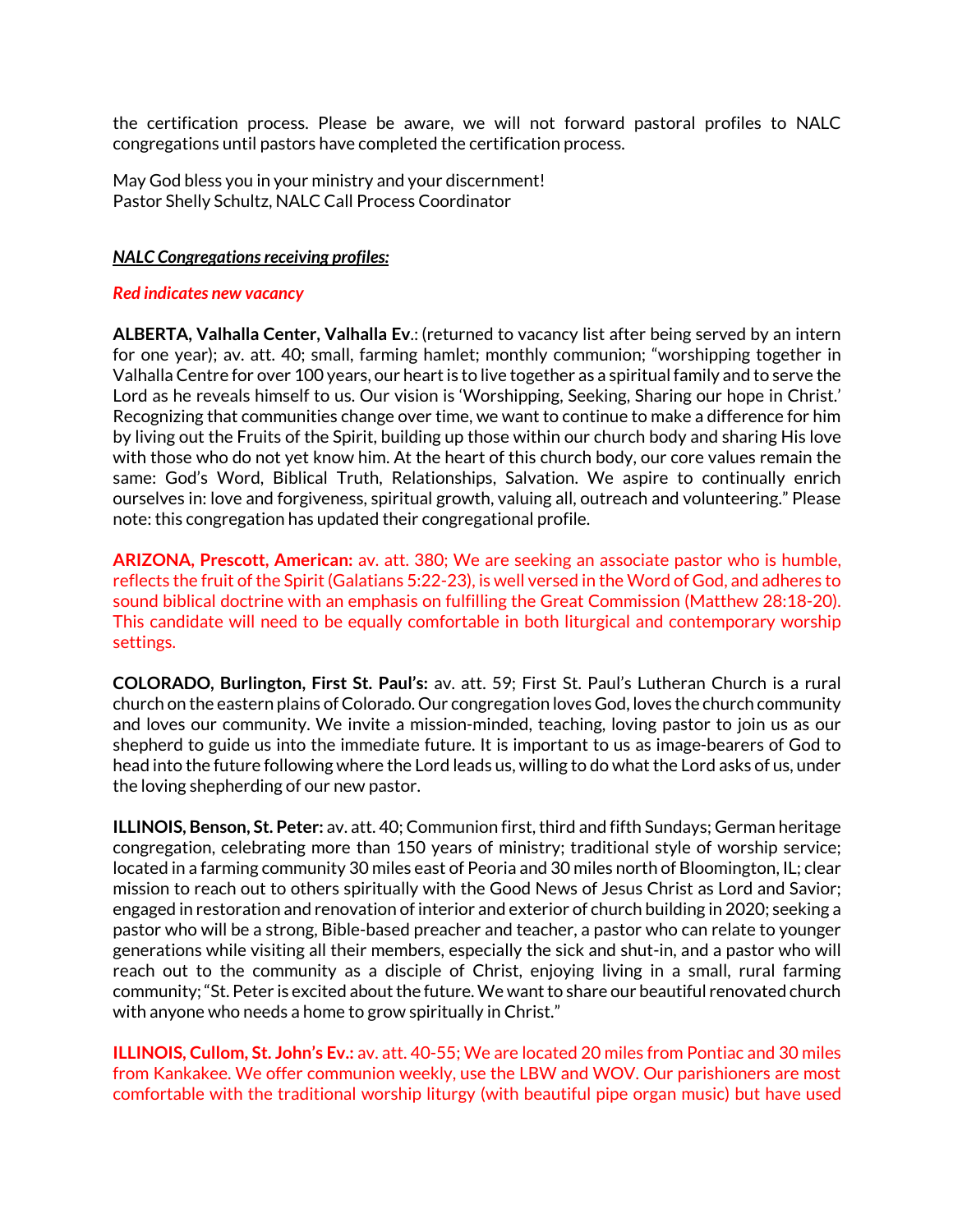many other settings. We support mission projects in the community as well as globally. June 2021 was our 150th year with many of the later generations of the original members still actively attending. A few years ago, we noticed a need of the area and so began a food pantry in our facility that serves many families in town and our school district.

We seek a pastor for our congregation who will nourish our spiritual growth and hunger for "The Word". We look forward to hosting the community VBS again so that our new pastor would be able to encourage the youth and nurture their faith in Christ. The person we are seeking would become the community pastor with the opportunity to minister to those both inside and outside the congregation.

**ILLINOIS, Mahomet, New Beginnings:** av. att. 80 (pre-COVID-19), currently 50. Mahomet, Illinois is a unique small town. Located within 15 miles of the University of Illinois, a Big Ten University, the town is rapidly growing. Mahomet is a blend of quintessential farming, small-town community while also sustaining micro-urban areas where small businesses are booming. One service of Holy Communion each week using the Lutheran Book of Worship."The congregation of New Beginnings Lutheran Church is seeking a pastor that will help us usher in a new chapter. We would like to see our church grow while maintaining our stability and the foundational Christian teachings in this ever-changing modern society. It is important that our church family is supported by an active pastor within our church and community." Seeking a pastor who has a calling to lead a congregation of varying ages within the traditional Lutheran teachings from the Bible, which we recognize as the true word of God, and from Martin Luther's Catechism; provides an understanding of historical background and context of scripture for a relatable experience to today's world; supports existing programs while also assisting in the creation of new programs that are targeted to reaching families and the youth; lives a life of service and is actively involved in the community; has the ability and willingness to grow within their professional and personal life while being supported by the congregation.

**ILLINOIS, Metropolis, St. John:** av. att. 60; SS 10. St. John is located at the southern tip of Illinois, across the Ohio River from Paducah, Kentucky (population 35,000). Metropolis is a small southern town, but with a large farming community. People who live here enjoy hunting, boating, and hiking in the nearby Shawnee National Forest. Centrally located between St. Louis, MO, and Nashville, TN. Currently have a weekly traditional service with communion. Before COVID, had a monthly Praise Service and are open to new ideas with a new pastor to lead. St. John is active in both service and giving to a number of outreach ministries in the community. "We are a small church with a big heart." Seeking a pastor who understands ministry as a calling, not a job; preaches Biblical sermons; adheres to the CORE values of the NALC; active in the community and a good communicator.

**ILLINOIS, Philo, Zion:** av att 40; weekly communion; small town, rural, mainly farming community; Seeking a pastor who will focus on evangelism — getting more members; working to increase giving to support Zion and our missions; help our church to become more well-known in the community through community involvement; this could be accomplished through, but not limited to, attending school functions, youth programs, as well as other local community events; recruit younger members and families to the church; care of members — hospitalized, homebound, or estranged; "Zion is a friendly congregation with a small active membership but the active members do a lot! There is great spirit and interest in continuing the works of Zion. We are part of a community with great schools, including preschools; and park district. There are cultural activities at the University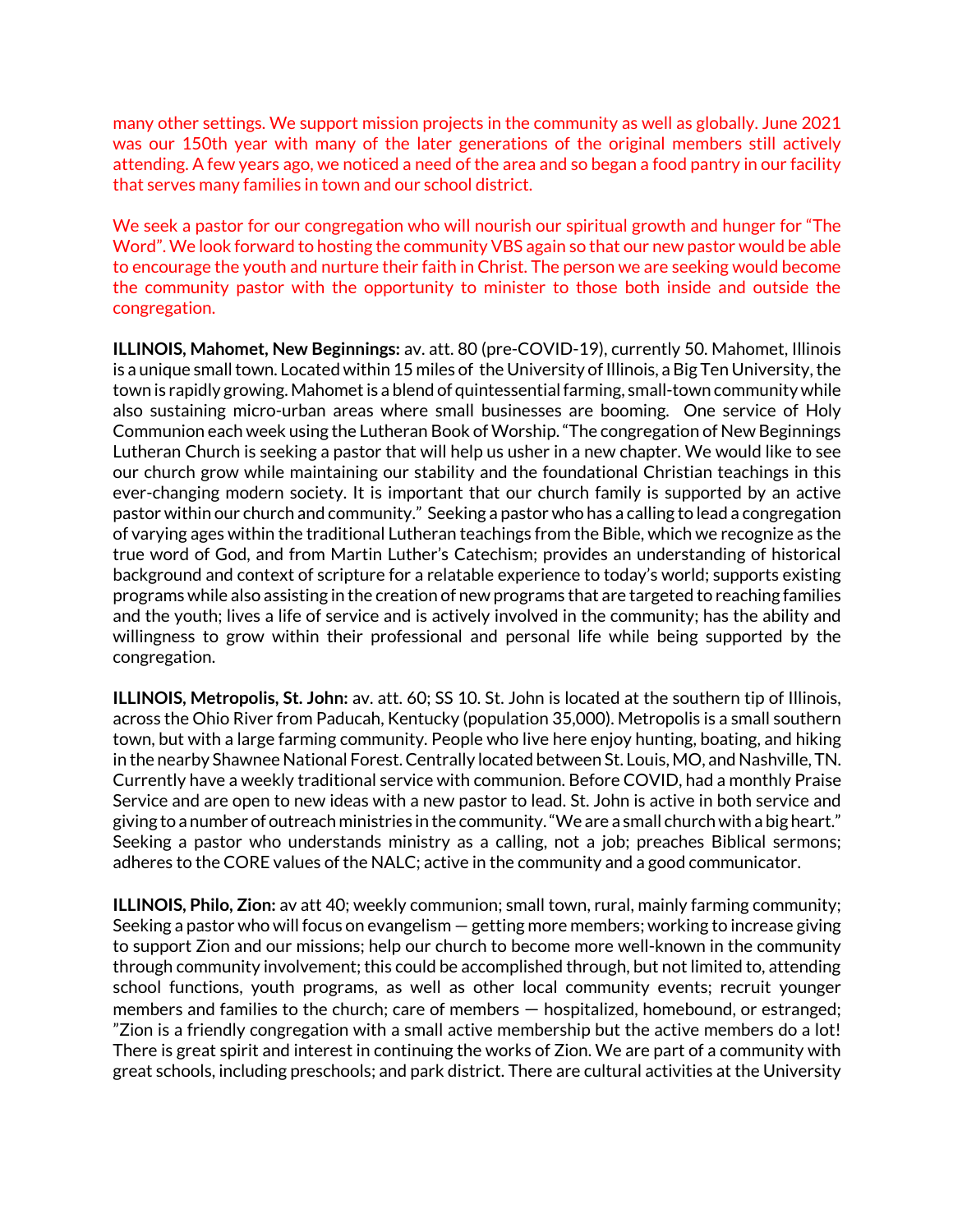of Illinois and in Champaign-Urbana which are easily accessed in less than 30 minutes. Philo is a safe and friendly community.

**IOWA, Avoca, Trinity:** av. att. 174; SS 60. Communion weekly. Small town with a population of aprox. 1,500. Located in Southwest Iowa directly off of Interstate 80 between Omaha NE, and Des Moines, IA. Avoca has a quaint Main Street offering retail stores, financial institutions, restaurants and more. Avoca has an aquatic center, a public golf course and a public library. Avoca also has a park with playground equipment, soccer and baseball fields, basketball and volleyball courts and a dog park. Two services each week, contemporary and traditional, with a Saturday evening worship service every other Saturday evening. We are searching for a pastor who will preach the Word of God focusing on the cross, visit our sick and home bound, be involved in our youth group, be outgoing and caring and willing to counsel those in need.

**IOWA, Eagle Grove, Samuel:** av. att. 30; located in the center of a small, rural town in central lowa; Communion twice a month;"We seek a pastor who will serve our small congregation, nurturing our faith and partner with us in serving the Lord through worship, education, and fellowship. Our biggest need at Samuel right now is pulpit ministry. Our members are in need of an uplifting sermon filled with the Good News of the Gospel. When our hearts are filled with the Good News, we are energized to go out into the world and be the Disciples our Lord wants us to be. We desire an energetic, engaging Pastor to lead our worship. It is our hope that with renewed leadership, we can entice our non-active members to return to worship. As a strengthened congregation, we can focus on the Great Commission movement of being disciples and making disciples. We are looking for a full time pastor who will serve Samuel Lutheran and our sister parish Holmes Lutheran acknowledging that they are an AFLC congregation. We are also open to a pastor serving Samuel Lutheran in a part time capacity. It is also possible that our future holds partnering with another local NALC congregation. In our current situation, we realize the dynamics might change, but our desire to love and serve the Lord, to stay strong in our church family will not change.

**IOWA, Grafton, Emmanuel:** av. att. 82; SS 10; located in a small town farming community, near Mason City, the county seat; grounded in Lutheran traditional values and beliefs; usually traditional worship, but periodically offer contemporary worship with live band; communion offered once or twice a month; seeking a pastor who will be Bible centered; have the ability to work with all ages; create a meaningful worship service; personable; a loving leader comfortable with providing pastoral counseling. Current pastor retired and through her tenure has led the congregation to unity, cooperation and successful ministry! "We are a small rural farming community with a long history and a proud German heritage. We have a strong financial position, and beautiful facilities that leave us room to grow within our community and beyond."

**IOWA, Greene, St. John's-Vilmar:** Founded in 1879! Prior to Covid-19, in person attendance was 70. Av. SS attendance 10-13 children, and 5-10 in adult class. St. John's is a country church located on a gravel road, one mile from the state highway; located within 5 miles of 6 or so small towns that make up our membership — very rural, farming/agricultural community, surrounded by many small towns. St. John's is a traditional church with communion offered on the first and third Sundays of each month. Primary goals are: ministry, mission & outreach, stewardship, education. Actively involved in many mission and outreach activities, as well as offering many Christian education opportunities. Seeking a pastor able to communicate with and relate to all ages, with an emphasis on involvement with the youth and growing those programs for the future ministry of the church; one who makes regular contact/visitation with members and shut-ins, preach the Gospel according to the Bible, be fully committed to the Vilmar family and the communities in which Vilmar is a part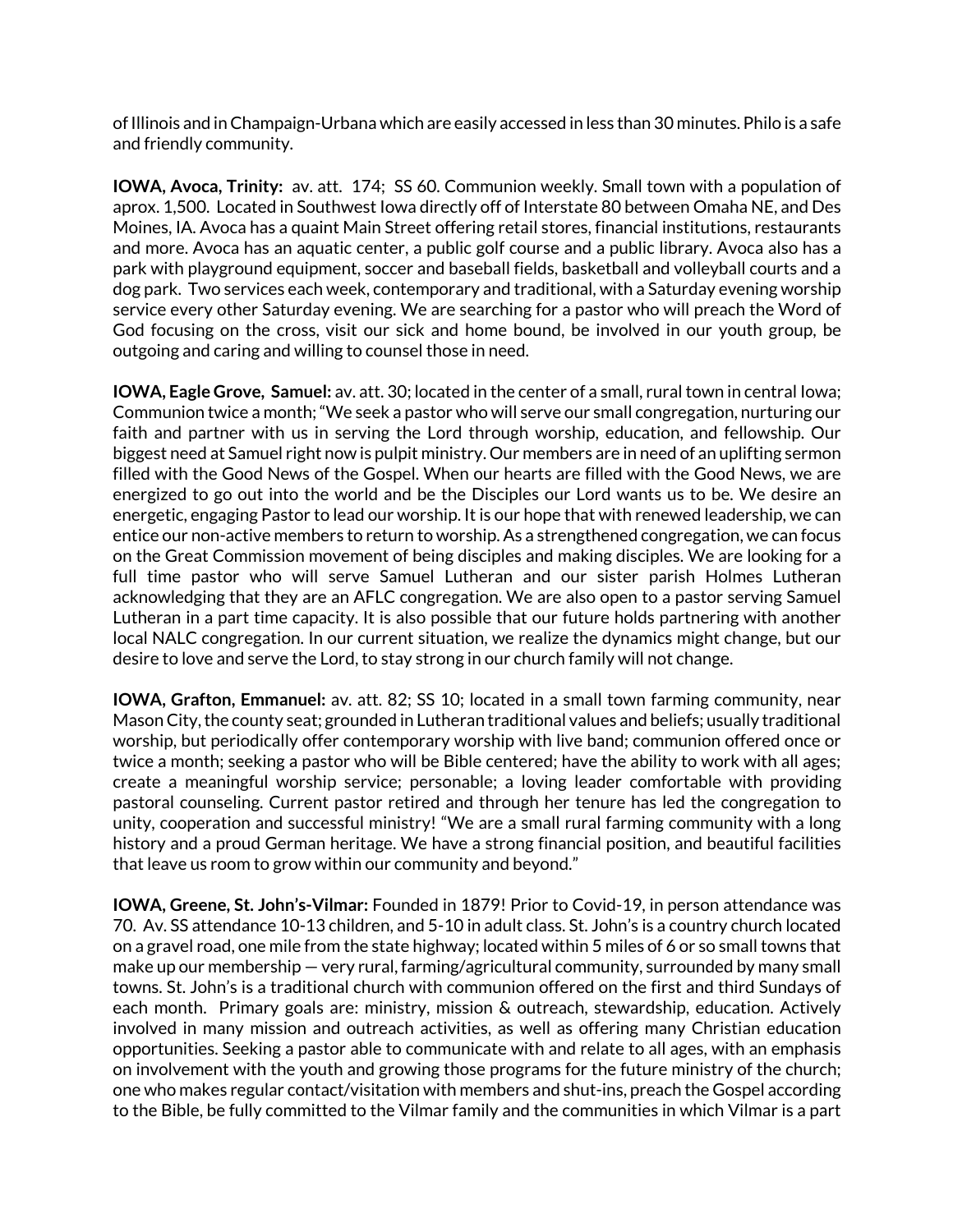of, so that he/she has a good understanding of our demographics to help grow our flock, pastor must be strong in teaching all ages and be good with administration tasks. "We are a close-knit, familyoriented congregation, who are supportive of each other and their pastor. We pray for a pastor who will promote God's will to us and who will guide us, encourage us, and walk with us by going forth and making disciples."

**MICHIGAN, Bark River/Escanaba, Salem/JOY:** av. att. 40/37; Our two-point parish is looking for a pastor to shepherd both congregations which are located in South-Central Upper Peninsula Michigan.We ask that you prayerfully consider our ministry and explore the possibility of becoming our spiritual shepherd. Our two-point parish is an interesting combination of Salem Lutheran Church, established in 1883 in Bark River, MI and JOY Lutheran Church newly established in December 2020 in Escanaba, MI. We know that our Lord is guiding us through this call process, bringing together our congregations and pastor so that we all grow in our love of Christ. As our ministry grows, others in our community will also know and share His love in fellowship at Salem and JOY Lutheran.

**MICHIGAN, Manistee, Good Shepherd:** av. att. 80 (two services). Good Shepherd offers a Saturday evening service which is more "relaxed" but still liturgical and a traditional Sunday morning service, with communion at all services. Manistee is an attractive small resort city on Lake Michigan in Northwest Lower Michigan. Historically, it was a logging town, but now has a few major industries and is a tourist destination during the summer. Seeking a pastor who is biblically sound; cares for and loves both the congregation and members as individuals; speaks from the heart/understands; teaches discipleship; is led by the Holy Spirit. "Good Shepherd Lutheran is a traditionally grounded congregation gathering in a building with almost 140 years of history. Located in a rural small city on Lake Michigan, it is a lovely community with many opportunities. There is a reason so many choose to retire here. In this post-Covid world, we believe we are poised to not only survive, but thrive in the next leg of our journey together as a community serving Jesus."

**MICHIGAN, Hubbard Lake, Hope:** av. att. 118; SS 6-8 (pre-COVID-19) We offer one traditional service on Sunday at 10:00 a.m. Communion is celebrated on the first and third Sundays. Our choir provides music during the winter months. Hope LC is nestled between 2 beautiful lakes and three communites. Although located in a rural farming area, we are ten minutes from Lake Huron. We are fifteen minutes from the city of Alpena which offers many industrial, commercial and recreational opportunities. Hope comprises farmers, small business owners, professionals, summer visitors and retirees! Hope LC strives to reach out to the community through discipleship and outreach to encourage younger families to join us in worshiping with us, along with giving thanks to God for his wonderful gifts. Seeking a pastor who will preach Biblically based and effective sermons that relate to today's events or issues, a team player/facilitator — someone who works for consensus and unity, a pastor who connects with youth, is committed to offering engagning bible studies, a pastor who can relate and interact with different age groups using the word of God to transcend differences.

**MICHIGAN, Skanee, Zion:** av. att. 30, with Holy Communion every Sunday, in a traditional liturgy. This 130 year-old Lutheran congregation is located just off the shores of Lake Superior and has a proud and faithful Lutheran history in a rural community, halfway between the two larger cities of Houghton and Marquette. Major employment is logging, mining, prison workers and hospital workers. The pastor can join the community in a variety of outdoor activities such as hunting, fishing, hiking, off-roading and snowmobiling. This very close-knit congregation where everyone reaches out to help everyone else in the community is looking for an energetic pastor to lead us to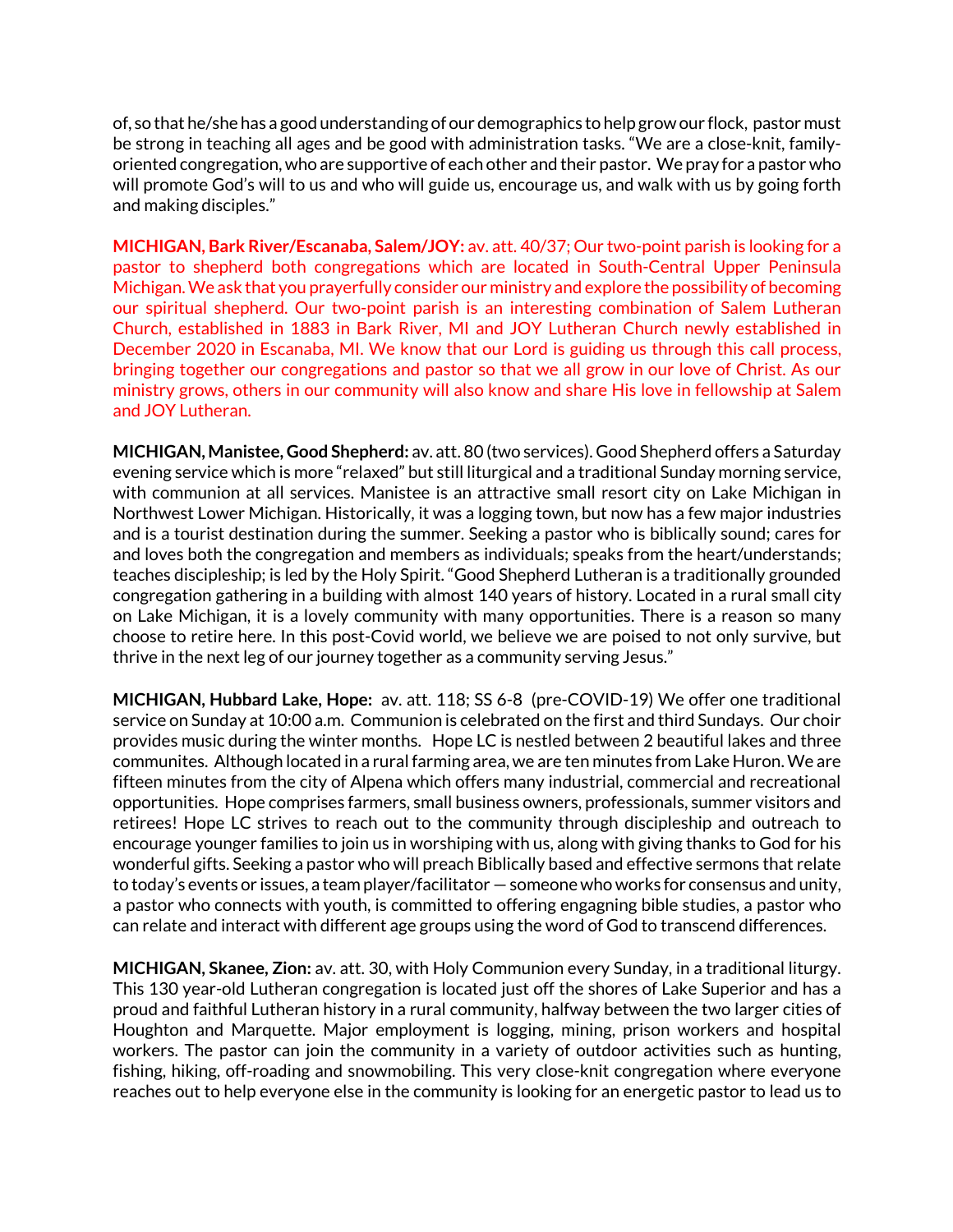grow in our Christian faith and to help grow our congregation. Seeking a pastor who will preach the Word through the teachings of the Bible; have a personality that works well with all ages; engage in area outreach and encourages new members of all ages and viewpoints.

**MICHIGAN, Owosso, Redeemer:** av. att. 43; Redeemer Lutheran Church is located in the historic small city of Owosso, Michigan. We are a Christ-centered congregation with hearts to serve our congregation, our community, and the world beyond. We are seeking a pastor who together with the Holy Spirit, will love and lead us in worship, in prayer, in service, and in growth now and into the future. We want to become your extended family; to love and care for you.

**MICHIGAN, Warren, Christ:** av. att. 133 with two worship services offering both traditional and contemporary worship. Warren is a highly populated suburban area near Detroit. Our vision is "Connecting Christ and the community to renew the world."We respond to the needs of our congregation and community. Prayer is the cornerstone in nourishing our relationship with God, the Father, Son, and Holy Spirit. We value God's desires for the spiritual, psychological, emotional, and physical well-being for all His children. We support various worldwide and local ministries through benevolence. We, as a church body, provide: food pantry, holiday food baskets, trunk or treat, shoebox ministry, homebound visitation with communion, and many more member sponsored programs. The pastor we seek will be a person guided by the Holy Spirit to take this call.The pastor's sermon should be scripturally driven/Bible-based; he/she should be a preacher who possesses religious integrity and is an inspirational teacher. He/she should also possess relationship skills with all age groups and have a vision for growth.

**MINNESOTA, Gonvick, Samhold:** av. att. 30; normally traditional liturgy, hymns and vestments, sometimes gather at park or rodeo grounds; mostly Scandinavian, "Can you say 'Lefse'?" Gonvick is a small town of 300, small to large farms and a hub for pipelines, keeping the economy steady; "first concern is to rebuild our numbers in order to reach out more effectively to our larger community and share God's love with others — to heal and grow in spirit and faith;" seeking a pastor who will show honor in personal life (practice what you preach); enjoy and embrace the small town life with all its challenges and rewards, be ready to take on a challenge to rebuild and expand our congregation; help us to be good stewards of our financial resources in ways that glorify God, offer consistent visitation with those who need pastoral care as well as involvement with youth.

**MINNESOTA, McGregor, Grace:** av. att. 50; Grace Evangelical Lutheran Church of Big Sandy is anxiously pursuing a qualified NALC pastor to serve in the beautiful rural McGregor lakes area of Minnesota. "We enthusiastically are seeking a pastor to lead our congregation with the Word and have an opportunity to grow with our Christian family." This rural-setting congregation is located in rural Shamrock Township. McGregor is a small city of 400 serving the surrounding areas, and Shamrock Township is the largest township with 1,215 full-time residents, equidistance between Duluth and Brainerd (70 miles east or west) and 150 miles north of the Twin Cities of Minneapolis/St. Paul. The area is rural with many lakes, cattle farms, forest and tamarack wetlands, and rivers, including the Mississippi, and a nearby state park. There are a number of bands of the Ojibwa Indian Nation close to the church. Seeking a Bible-centered Pastor committed to our congregation; a good communicator (able to speak in common terms, as well as a good listener); ability to identify with all age groups in the congregation; a pastor who will visit current and potential members including shut-ins; be a great "supporter" and encourager; someone who is humble and willing to empower the congregation to find new ways to explore their sense of self and purpose; community minded; help create ways for our youth, men and women, and children to be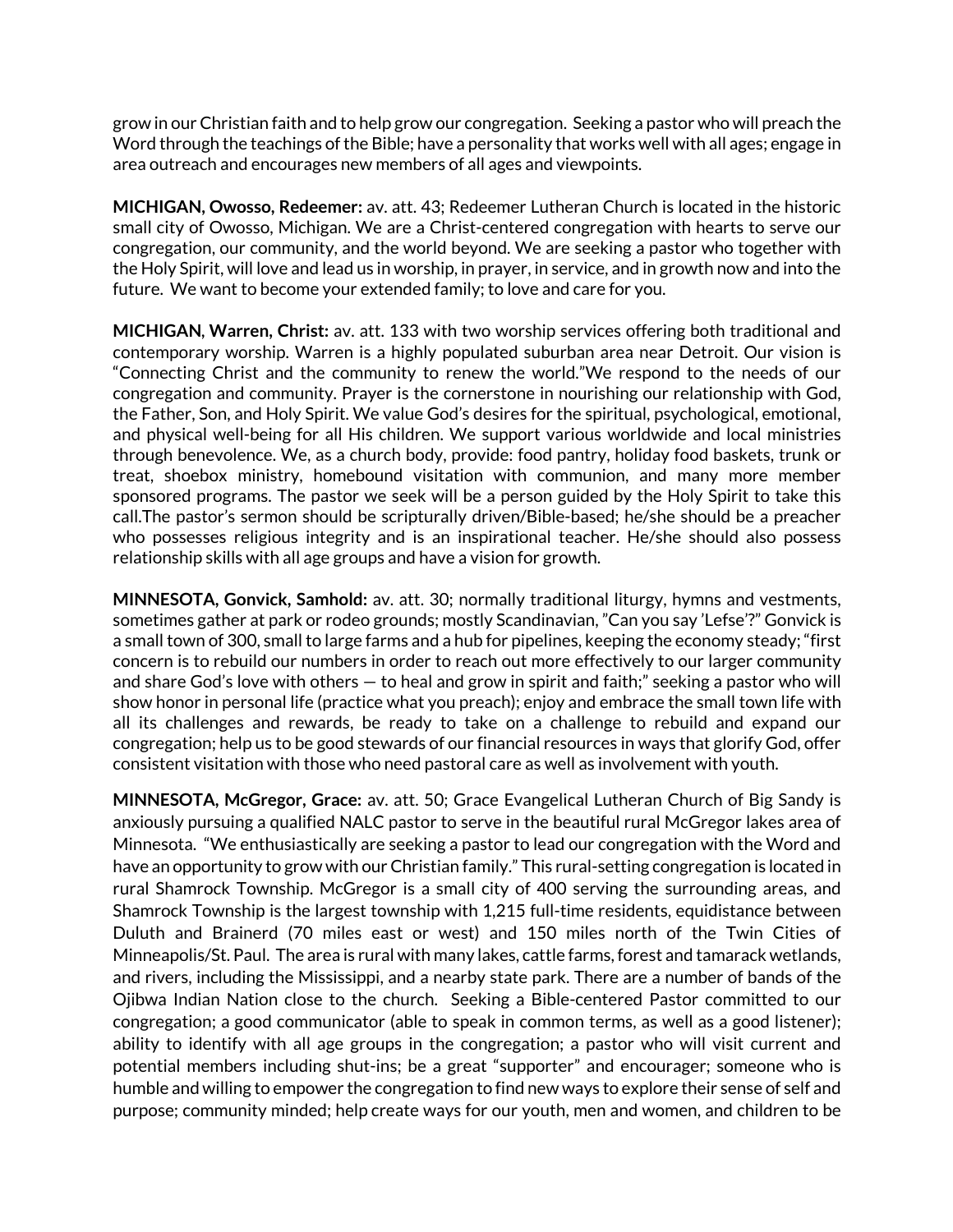devoted to a Christian way of life; enhance and expand the positives at Grace; offer Bible studies, church services at different times if needed/desired.

**MISSOURI, Rock Port, First:** av. att. 30; monthly Communion; "We are seeking a pastor with excellent leadership skills, one who is able to inspire and effectively communicate with all ages of our church family, be actively involved in our community, passionate, personable, and compassionate — a shepherd to gather our flock. Our congregation at First Lutheran is composed of all ages. Rock Port is a small community located off of I-29 in the northwest corner of Missouri, population 1,310. We have an outstanding school district. Rock Port R-II School District has a long decorated history and ongoing tradition in academics and athletics earning various honors and awards over the years. Our community is very family and school oriented."

**MISSOURI, Riverside, St. Matthew's Ev.:** av. att. 30; av., SS 6 adults, 9 children. St. Matthew's was founded in 1844 in the small town community of Riverside, located just 10 miles north of downtown Kansas City. It is considered part of the Kansas City metro area. The congregation worships with a blended liturgical service and Holy Communion each Sunday. Seeking a pastor who will preach, teach and remain steadfast in the true Word of God, develop youth interest in our church and be growth-oriented through community outreach. Open to a pastor serving St. Matthew's in a parttime capacity. St Matthew's is a welcoming congregation comprised of gifted and faithful people. Members feel as ifthey are a part of our church family. Even thoughwe're located in close proximity to Kansas City, this long-standing church offers a warm, small-town feel.

**MONTANA, Miles City, First:** av. att. 55; rural community of 8,000 in Eastern Montana; weekly communion; First LutheranChurch offers aweekly live radio broadcast, parish nursing program and preschool program with over 100 students; "One pastor's retirement creates another pastor's opportunity! We are excited to welcome a new pastor to First Lutheran Church in Miles City, MT. Our recent affiliation change to the NALC has renewed an energy and enthusiasm within the church.We are eager for a newpastor to become part of our community and guide us on our journey as we continue to grow inChrist."; seeking a pastor who is "biblically grounded with the ability to tie the Gospel into everyday life, encourages and engages church members of all ages, guides us in growth, focuses on youth involvement and appreciates ministry in rural eastern Montana."

**NORTH CAROLINA, Asheboro, St. John:** av. att. 60; St. John's Lutheran Church is a small, loving traditional Lutheran Church. We have a strong relationship with other churches in our community with whom we help support many local missions and musical opportunities. We have many fine schools in Asheboro with a large diverse population. St. John's congregation is well educated and hard working in church and in our community. We love our traditional service and strive to bring people to a passionate relationship with Christ through ministering and Holy Communion.

**NORTH CAROLINA, Landis, Trinity:** av. att. 85; The ministry of Trinity Lutheran Church in Landis, NC is to worship Jesus Christ as our Savior through consistent service to God and His people. We strive to always grow together as a Christian community. The numerous multi-generationalfamilies that continue to share their faith within our walls are surrounded by additional families that find the same welcome that began in 1909.

**NORTH CAROLINA, Kings Mountain, Advent:** av. att. 42; Just 30 miles west of Charlotte, population 11,000. An hour's drive to the Smoky Mountains.The Kings Mountain National Park is just a few minutes away. Great hiking nearby. Several nearby lakes and golf courses. Committed to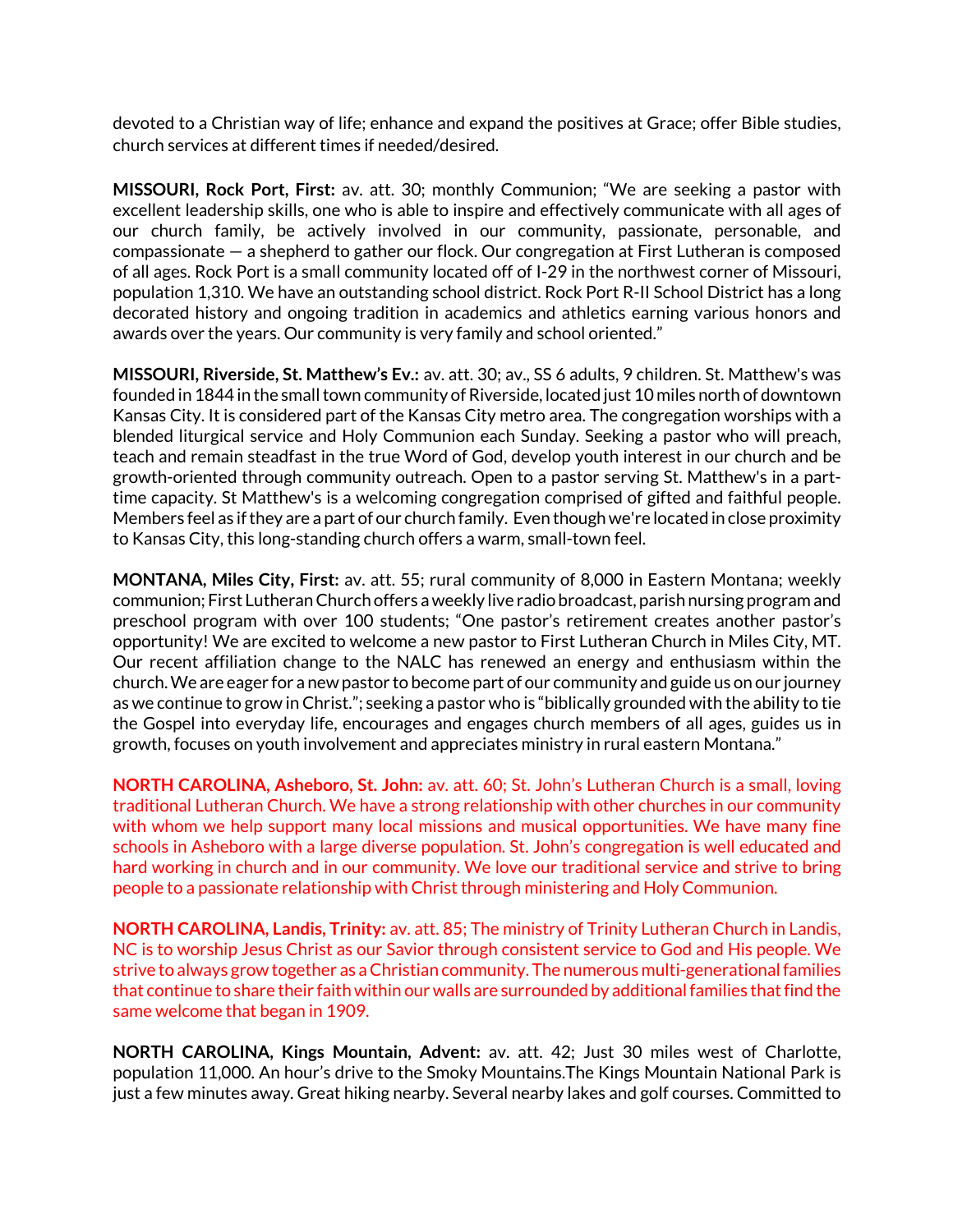sharing the Word of God in all areas of ministry. Congregation has great and giving members with a high percentage ofthe budget missions related. Seeking a full-time pastorwhowill preach and teach the Word of God biblically, led by the Holy Spirit, spoken from the heart, faithfully, and dynamically with weekly communion. A pastor who is joyous, friendly, approachable, hospitable, enthusiastic, inspiring good will, easy to talk to, and with healthy leadership skills. Looking for a pastor to be involved with our newly formed and growing pre-school and oversee the Christian education of all youth. Desiring a pastor who participates in the life of the congregation and community sharing the love of Jesus Christ.

**NORTH CAROLINA, Claremont, Mt. Calvary:** av. att. 85, SS 30; part of Hickory metro area, home of Lenoir-Rhyne University; communion offered once a month and festivals and special occasions, traditional using LBW and occasionally WOV; founded in 1902; seeking a pastor who is a person of integrity with a gift for teaching all ages, explaining the scriptures clearly so we become better equipped disciples, a pastor who will visit sick and homebound once a month and give communion, a pastor who is personable/participates in many of the church activities and groups, a pastor who will be available to church members/return calls and texts sooner than later or just during office hours. "Mt. Calvary has consistent youth and mission causes with community focus, yet we are not clear at this time in defining what our main goals should be when moving forward. The Church Council has recognized that our mission statement needs to be changed as we work towards defining our focus with a stronger emphasis on "The Great Commission". We are seeking a Pastor with a love for teaching scripture to help influence and motivate our congregation to grow with a renewed purpose, to help us define that purpose, and to help us become more effective in bringing people to Christ. The response and feedback from the congregational workshop/cottage meetings, and questionnaires have identified weakness in areas of leadership involvement. Both the call committee and the congregation recognize that we need a stronger congregational willingness to serve. In order to encourage more of our people to step up and lead we are planning a training seminar to offer a greater understanding of leadership duties, purpose and function. We would like our new pastor to help strengthen and encourage us in these areas.

**NORTH CAROLINA, Newton, St. James:** av. att. 90;Communion first and third Sundays, traditional liturgy; congregation celebrating more than 150 years of ministry; Newton is a small town located in the Piedmont of North Carolina, with approximately 12,500 residents; their congregants are predominantly rural and suburban; seeking a pastor who will preach and teach the Word of God biblically, faithfully and dynamically, engage the congregation and provide useful life direction, encourage biblical growth by building relationships with their youth, as well as all other congregational generations, possessing a strong focus on the visitation aspect of pastoral care, willing to build lasting relationships with the congregants, with strong communication, team building, and organizational skills — in other words, a shepherd to lead the flock; "As led and inspired by the Holy Spirit, we are Christ centered people with a rich heritage. We are committed to the obedience of Christ's Great Commission to spreading the Gospel, serving our neighbors, and furthering the Kingdom of God. This we do all to His Glory! AMEN!"

**OHIO, Ashland, Trinity:** associate pastor; founded in 1839; av. att. 500, SS att. 150; four worship services each weekend, using a variety of styles, communion offered twice a month at each of the services; Ashland is a city of 20,362 , 66 miles SW of Cleveland and 82 miles NE of Columbus; home of Ashland University and Ashland Seminary; a city with well-developed parks and recreation, excellent local schools, strong business climate. Trinity is fully engaged in mission and ministry —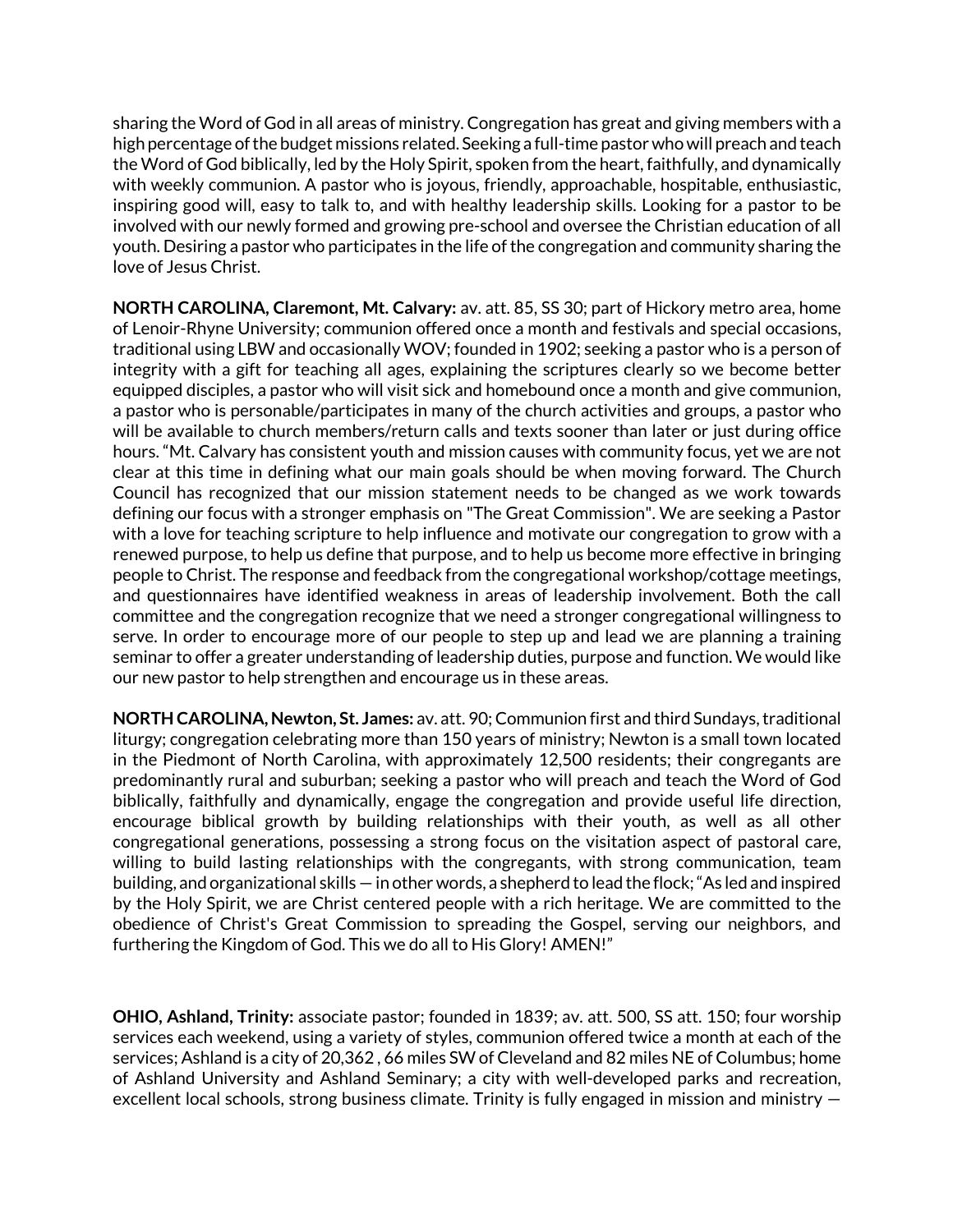review their profile for listing. From the call committee: *Trinity Lutheran Church has served the Lord since 1839. We are seeking a full-time Associate Pastor. We are filled with believers in the Word who are committed to discipleship. The Congregation is attentive to the Word, prayer, worship, family, and benevolence outreach to the community and elsewhere. We have a highly active Christian Education program, music program, hundreds of volunteers, plus women's/men's/youth/children's/pre-school/after school/radio/video/missions/evangelism ministries and we focus on discipleship. We are part of an energetic and growing local community.* Seeking an associate pastor who will evidence **Fidelity —** a pastor who lives out faith in Jesus Christ, who is doctrinally sound, and who shows with their life the value of that sound doctrine…**Promise —** a pastor who wants the freedom, opportunity, and responsibility to minister faithfully, but also someone whose best days are ahead of them, and who desires to find new and successful ways to engage our community with the Gospel…**Participation —** a pastor who participates in the life of the congregation and the community…**Capability —** a pastor who is hard-working and self-motivated, someone who does not resent the hours necessary to do this job well. Our pastor will have certain areas of emphasis, but their ministry will include all areas of pastoral ministry…**Community —** Trinity is an exceptional church, in an exceptional community, filled with exceptional people. We are looking for a pastor who fits this community and can thrive here. Our staff is large, and our office environment is joyful, filled with laughter and love. We want someone who will contribute to this ethos. It is an absolute gift to work in a church environment like this. The pastor must be a positive influence and a team player.

**OHIO, Mansfield, First English:** av. att. 90; First English Lutheran Church of Mansfield, in North-Central Ohio, approximately 80-100 in person and 150-200 online for our weekly 10:00 a.m. service. Our heart is reflected in our mission statement, "Pointing People to Jesus through Intentional Relationships." We value relationships, standing on the Word of God, sacrifice, giving our best to God, our worship space, and our worship experience. Our worship service is a wideranging mixture of elements; including customary Lutheran hymns and liturgies on our beautiful pipe organ, combined with the latest songs heard on Christian radio led by our multi-talented praise team. This all comes together to create our unique style. We seek a full-time solo pastor who is a good worship leader, faithful witness in their everyday life, and a strong teacher. Our church is a loving family, and that is our greatest strength. Our primarily caucasian membership is a mix of white and blue collar workers and retirees with an average age in the 50-60's. FELC supports an active youth group with approximately 20 teens that engage in monthly activities. Sunday school classes are provided weekly for all ages. Our Early Learning Center (ELC) serves 70+ students daily providing a loving, educational environment for children 6 weeks to 12 years of age. Local ministries include a community lunch offered biweekly and a monthly produce distribution. Our mission work expands globally. Our church is a beautiful, 130-year-old structure with an adjacent building for our ELC and offices. FELC owns a retreat center located in a rural area, used for activities including ELC summer programs. Mansfield is a city of 50,000 residents and is the county seat of Richland County, with 125,000 people. Area amenities include access to a 26 mile bike trail, skiing and boating facilities, and a large variety of cultural venues. There are six school districts in the area along with parochial schools, and an Ohio State University regional campus. Learn more about us at www.felcmansfield.org, or visit our Facebook page, 'First English Lutheran Church'.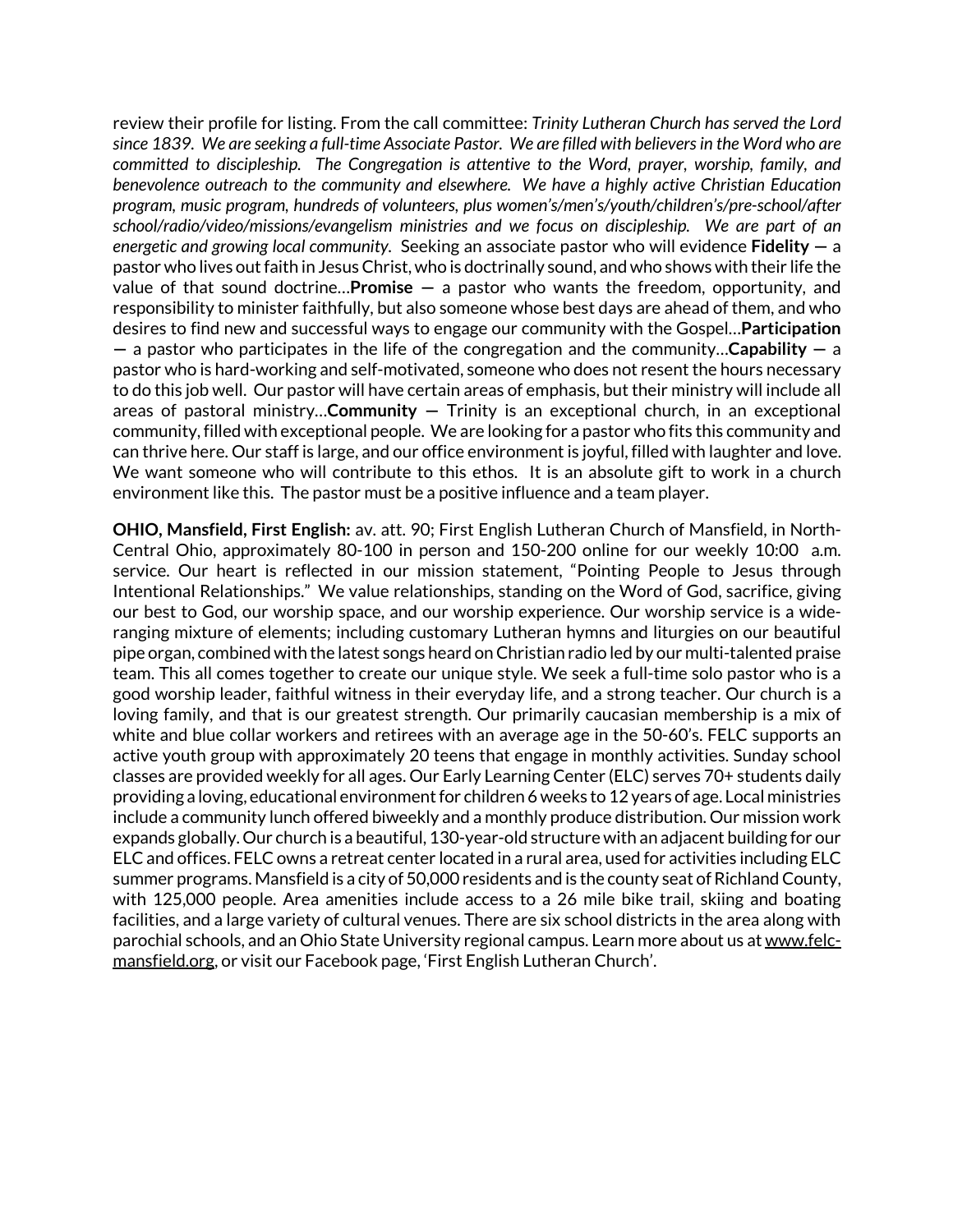**OHIO, Columbus, St. John:** seeking either full or part-time pastor, av. att. 35-50; Communion first, third, fifth and special occasions and festivals: this 100+ year old congregation is seeking a pastor who will preach and teach the Word of God in purity and truth led by the Holy Spirit spoken from the heart; develop an understanding of the community and its people; "Our mission(s) as a Church and our people, focus on preaching, teaching, visiting and caring for all with the love of Jesus Christ"; participate in church activities, with a sense of humor and the desire to connect with everyone from 1 to 100+; be a leader and help to create a discipleship culture; foster open communication both from and to the congregation; The call committee states, "We are open and ready to embrace new leadership for a Christ centered future."

**OHIO, Springfield, Grace:** av. att. 208; Seeking a pastor who will faithfully serve as Grace's associate pastor. Springfield is conveniently located between Dayton and Columbus. We are a large and growing congregation with an average two-service Sunday attendance in our sanctuary of 208 (plus 20 online worshippers), and Sunday school attendance of around 50. Although our prepandemic Sunday numbers reflected up to 100 more individuals worshipping in person, our congregation has remained faithful in its giving, with no reduction in budgets or programming. We are a traditional Lutheran congregation with one contemporary service per month. Grace is debt free with many ongoing ministries and outreach activities. We are actively growing a culture of discipleship and are committed to being a church family that loves and serves the Lord!

**PENNSYLVANIA, Berlin, Holy Trinity Ev.:** av. att. pre covid- 103 and post covid- 72 + virtual; We are a multi-generational church that wants to become disciples and share the gospel. Our ministry is in a small town; an especially safe place for raising a family, in the heart of farming country, where a close-knit community still recalls the hometowns of memory yet is within a few hours of the urban activities of Pittsburgh, Baltimore and Washington D.C. We seek to provide the comfort and support of the Gospel and a church family for all.

**PENNSYLVANIA, East Smethport, Hope:** av. att. 11; weekly communion (when we have a pastor); smalltown, beautiful countryside;"a rural congregation of giving, kind peopleworking toward living aChristian-based life that will be a positive influence for the next generation"; seeking a pastor who is a recruiter for God, will provide spiritual support, visit sick and shut-in and become involved in the community.

**PENNSYLVANIA, Latrobe, St. Paul Ev.**: av. att. 47; a rural community located 50 miles from Pittsburgh. A pastoral post at St. Paul's would be fulfilling to a man or woman who has a deep desire to visibly see a congregation grow spiritually. St. Paul is thirsting and starving for a biblically based leader to teach and guide and elevate our knowledge of the Bible to provide us with the confidence to reach others and disciple. We have had some very robust Bible studies but hunger for more. Further, St. Paul has a desire to help serve the community but lacks the strategic planning to impact and identify the greatest needs. Yes, we are involved in the community with the Food Bank, Annual New Years Day Free Meal, Quilt Shows, but we know we have more to offer. A true leader/teacher is what we need and seek.

**PENNSYLVANIA, Montoursville, Bethany Ev.:** av. att. 87, SS 21. Weekly communion. Use the LBW primarily and WOV, with organ and piano accompaniment. Bethany is spiritually strong and has a generous financial outreach, being blessed with congregational support. Seeking a pastor who will offer pastoral care and hospital/homebound visitation; someone who will revitalize and mentor congregation members to perform hospital/homebound visitations; lead development of family ministry; support worship flexibility; biblical application to everyday life; encourage shared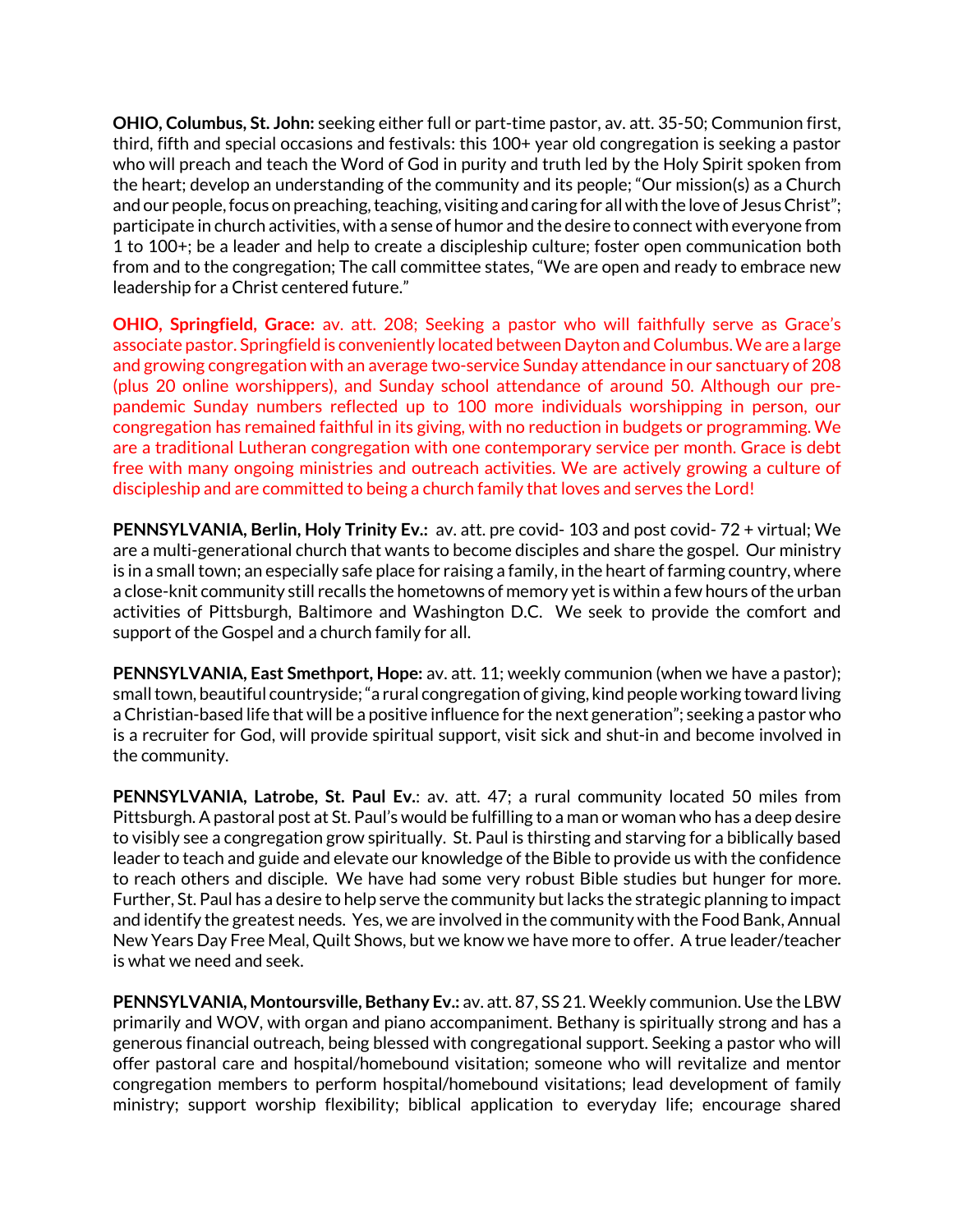leadership within the congregation. "We continue to pray and follow God's guidance through this process. Bethany has a history of longer pastorates and stable community with a good school system, and close to major transportation routes both north/south and east/west. Our airport has scheduled service via American Eagle (Piedmont) to Philadelphia. Cost of living is reasonable, and there are many cultural and recreational opportunities in the area. The congregation is highly invested in serving the community, working with other churches in the area. Many members have participated in the Bethel Bible Studies, and we have a strong adult Sunday school."

**SOUTH CAROLINA, Little Mountain, Holy Trinity:** av. att. 130; At Holy Trinity, we are big on family! At the head of our family is, and must always be, the Lord Jesus Christ. He left us the Holy Spirit and the Word of God as guides, and we seek to let these rule in our church life. Our youth and children are vital to us, and they must be to our next pastor as well. We seek someone grounded in the traditions of Lutheran worship, but open to the leading ofthe Spirit. We are looking for a pastor who will be involved in the community, its joys and its sorrows, for better or for worse. Ours is a close-knit group but a welcoming family.

**SOUTH CAROLINA, Simpsonville, Lamb of God:** av. att. 30; located in suburban city with outlying rural areas (fast-growing and dynamic greater Greenville, SC area); weekly communion;"After four years with supply pastors and contracted interim pastors, meeting in the fellowship hall or sanctuary of another denomination's church,we feelthat God is nowleading us to call a pastor. That person will join with us in moving forward to eventually find a permanent home so we can more effectively advance our mission of following Jesus and making disciples. Seeking a pastor who will want to be part of the community and help us establish our presence and has good people skills, counseling ability, and is an encourager; a pastor with life experience, possibly a pastor who has previously been involved in a start-up mission; a good preacher/storyteller.

**SOUTH DAKOTA, Menno, Grace and Our Savior's (Parish):** av. att. 62/10 Grace Lutheran and Our Savior's are in a farming community. The town of Menno has 650 residents. We are seeking a pastor who will continue to lead us in God's Word as well as reach out to the unchurched in our community. Menno is in a great location. We have two hospitals only 16 miles from us. We have the largest city in SD, Sioux Falls, only an hour's drive, which has two of the very best hospitals in the Midwest (Sanford and Avera). We are 30 miles from Lewis and Clark recreational area which has camping, fishing, boating, etc. This is located near Yankton, SD, which also has a hospital. We have an excellent school system with grades pre-k through 12th grade. Our congregations get along well with each other, and are both driven to do mission work in our community. Our youth also take a mission trip once a year, sometimes in SD and sometimes out of state. Grace has had only three pastors in the past 45 years, so you can see, we work together!

**TEXAS, Arlington, All Saints:** av. att. 45; All Saints Lutheran Church is in one of the fastest growing communities in the Dallas-Fort Worth metroplex and has been ministering to the local community for 40 years. We've seen our hometown of Arlington grow from 125,000 in 1982 to over 400,000 in 2022. Our mission has been and is to connect all people with God and with each other, our vision is the Great Commission and our operative mantra is "if we dream it, and if we believe it, then we can achieve it".Our congregation has a "servant's heart" and embraces the challenges that many congregations face today. We love to partner with local service organizations, neighborhood schools and regional charities to extend a collective "helping hand" to all who are in need. We believe helping others opens the door for the Holy Spirit to come into a person's life and change that life, one life at a time. We are committed to enlarging our "servant's heart" and anxiously await the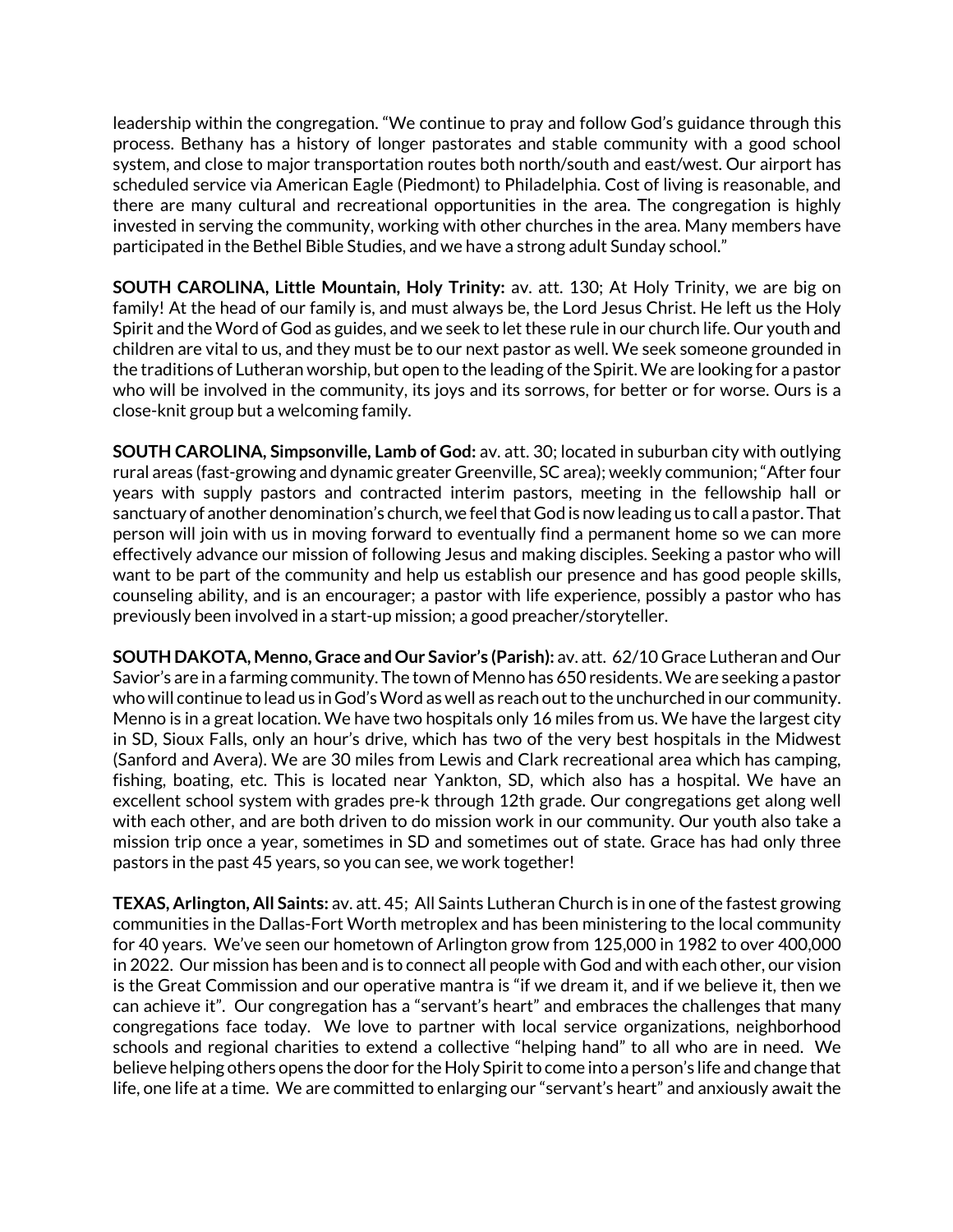arrival of a pastor who can and will walk alongside us, teach us, and guide us in Christ's mission for All Saints Lutheran Church.

**TEXAS, La Vernia,Immanuel:** av. att. 122;founded in 1901, nowa significantlandmark in town;two services of Holy Communion each Sunday, with organ music and multi-media; liturgical vestments are utilized; later service is broadcast each week; La Vernia is 35 minutes from downtown San Antonio, with many commuting into the San Antonion area for work; La Vernia is growing rapidly with people from the city wanting to raise children in the small town, bedroom community context; active in many mission and outreach ministries;"We hope to learn from a pastor who is grounded in scripture and teaches in a relatable way to the everyday needs of the congregation. We would like to find a pastor that will inspire our youth. The congregation wants to see our youth involvement grow and flourish. Our congregation, like many, needs a servant leader in the next pastor. There is some amount of healing needed for our congregation to move forward from conflict and divisiveness. As referenced, our congregation is evenly distributed across age groups. A focus on intergenerational ministries is a priority. We hope our next pastor will be able to model, teach, and train the congregation in discipleship."

**TEXAS, Rosenberg, Peace:** av. att. 45; Peace is a welcoming and giving congregation. We may be small, but we are vibrant and committed in reaching out through our ministries. Rosenberg is conveniently located 35 miles from downtown Houston. We have easy access to the Texas Medical Center (30 miles), two international airports (Bush-55 miles/Hobby-39 miles), Galveston & the coast (77 miles), not to mention several pro-sports venues and state parks. We have the awardwinning Lamar Consolidated Independent School District which is the fastest growing district in the state of Texas. Our ministry focus is to provide spiritual guidance to our members and also to our community through ministries which include responding to disasters and mailing boxes of supplies to deployed military. We are looking for a pastor with new ideas, a willingness to teach, and a heart for visiting and ministering to shut-ins, the ill and visiting guests. Visit our website at peacerosenberg.wordpress.com. Come see why we are **P**eople **E**xcited **A**bout **C**hrist **E**very day!

**TEXAS, Westhoff/Lindenau, St. John and St. John (Parish):** av. att. 25/15, This two-point parish in a rural ranching setting in south Texas knows how to live a simple life. St. John Lutheran of Westhoff (formed 1908) and St. John Lutheran of Lindenau (formed 1902) are located ten miles apart in a beautiful part of South Central Texas within an hour's drive to San Antonio, Austin and Victoria. Our two congregations became a dual parish for mutual ministry in 1969. This union has been a unique opportunity to join our lives together and be a unified outreach into our rural agriculture communities. We are a church family new to the NALC (October 31, 2021), and see our role as a newly focused mission church in our area. Joining the NALC has given us a new reason to rely on the Holy Spirit's help to prepare us for discipleship. Our decision to join the NALC was not by our own choice but by the grace of God. The decision was made by both congregations and was based on input from all members, led by our joint councils, inspired by prayer and led by the Holy Spirit. Both votes to join the NALC were unanimous. Average attendance is approximately 40 and the average age at worship is 60 years old. Holy Communion is celebrated the first Sunday of each month. A beautiful new parish hall for the Westhoff congregation was built and completed in 2015 and the Lindenau fellowship facility was also recently remodeled. A beautiful parsonage has been updated and excellent schools, grades 1-8 in Westhoff and 9-12 in Cuero, vocational and community college in Victoria, are available nearby. Our primary ministry focus at this time is to provide ministry to those members of our congregations and the community who are 55 and older. As we grow, we look for spiritual guidance from our new pastor to expand our ministry emphasis and further the Lord's kingdom to many others in our community. We are seeking a pastor who has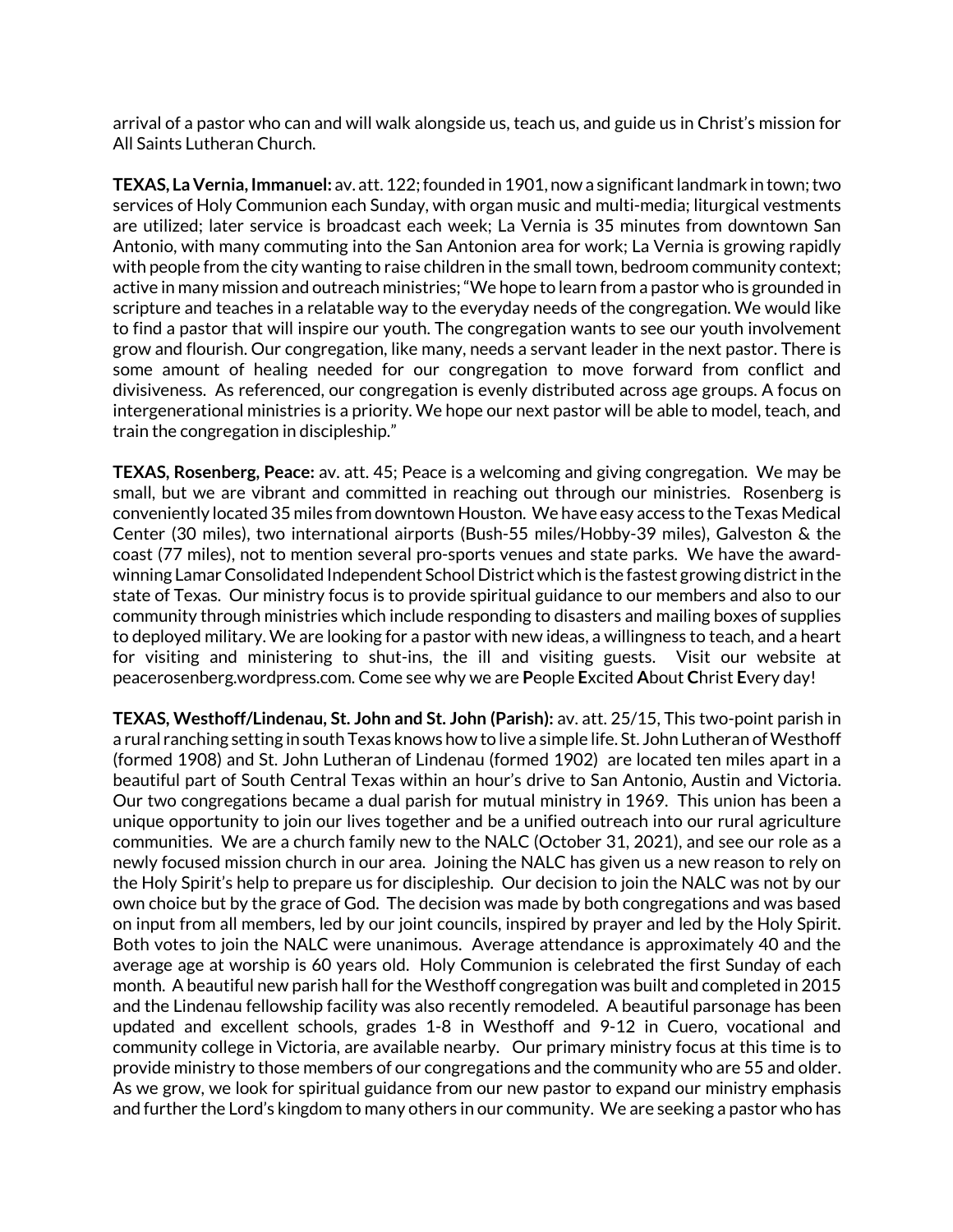a solid foundation in biblical preaching and teaching that relates to our everyday lives, has a strong calling to outreach and evangelism, encourages and teaches the Bible, and will provide pastoral care for our members. Our congregations are very friendly and emphasize strong family values.

**VIRGINIA, Winchester, Advent:** av. att 25-30 pre-COVID; communion weekly; liturgical, with LBW and WOV hymns; pastor wears full Eucharistic vestments; Winchester is a small city in Northern Virginia in the beautiful and historic Shenandoah Valley, with a large industrial base, a private university, a major regional hospital, and the area is a magnet for retirees. The Museum of the Shenandoah Valley recounts the area's history, and includes the 1790s Glen Burnie House and landscaped gardens. Old Town Winchester, a shopping and dining hub, is home to Stonewall Jackson's Headquarters Museum, featuring Civil War memorabilia. To the east, vast Jim Barnett Park includes a lake, an arboretum and sports facilities. Clear vision is to grow the congregation through outreach efforts and involvement in the community. Seeking a pastor who is evangelistic and will help lead our outreach initiatives, who loves people, and genuinely loves getting to know people, with an outgoing personality who acts as a magnet to others, inspired by the Word of God as found in the Bible and enjoys preaching, who brings us together as a church family and helps eliminate any conflicts. Advent Lutheran Church has great potential because it is the only Christcentered, solid Biblical congregation located in the city of Winchester!

**WISCONSIN, Menomonie, New Life:** av. att. 55; New Life Lutheran Church is a committed family of worshipers with a vision for growth and for meeting the needs of the Menomonie community through fellowship, service and witness. Church members have deep and wide roots in Menomonie, a friendly, thriving small town with both recreational opportunities and big city advantages due to its easy access to Minneapolis–St. Paul and the presence of the University of Wisconsin–Stout. We are a unified, financially sound congregation with capable leaders. We had a warm and appreciative relationship with our recently retired pastor of 10 years and look forward to embracing a new pastor and working together to live Christ's great commission.

## *Mission Congregations and those needing Part-Time:*

**ALABAMA, Cullman, Christ:** av. att 15-20; SS 8-10; Holy Communion offered every Sunday; Our goals for the congregation are to revitalize liturgical worship and music ministry, to become more well-known to the greater community in order to expand faith-based ministy outreach, have community use of our facilities and a stewardship initative to support ministy endeavors and financial support. We are a debt free congregation with a beautiful new sanctuary and fellowship hall. We are seeking to expand our worship to increase attendance and attract younger couples. Seeking a pastor who will focus on evangelism and mission, ecumenical work, interpreting theology, pastoral care and visitation, preaching and worship.

**ALBERTA, Red Deer, Canada, Living Faith:** av. att. 15-20; city of 100,000; mission congregation seeking a half-time pastor, hoping to increase as the congregation grows; recently moved to worship in local Presbyterian church at 5:30 p.m. Sundays; "Our goal in mission is to grow God's Kingdom. We believe it is essential to reach out locally, nationally and internationally and do so both financially and prayerfully." Seeking pastor who will be a spiritual leader, Scripture based — trusting in and advocating for the authority of Scripture, with warm personality and friendly, good preacher and communicator skilled in using technology, experienced and skilled in reaching out to community, providing pastoral care and support, finds joy in visiting. "Our efforts and motivation are both in growing our congregation and also reaching out in mission. We are looking for a pastor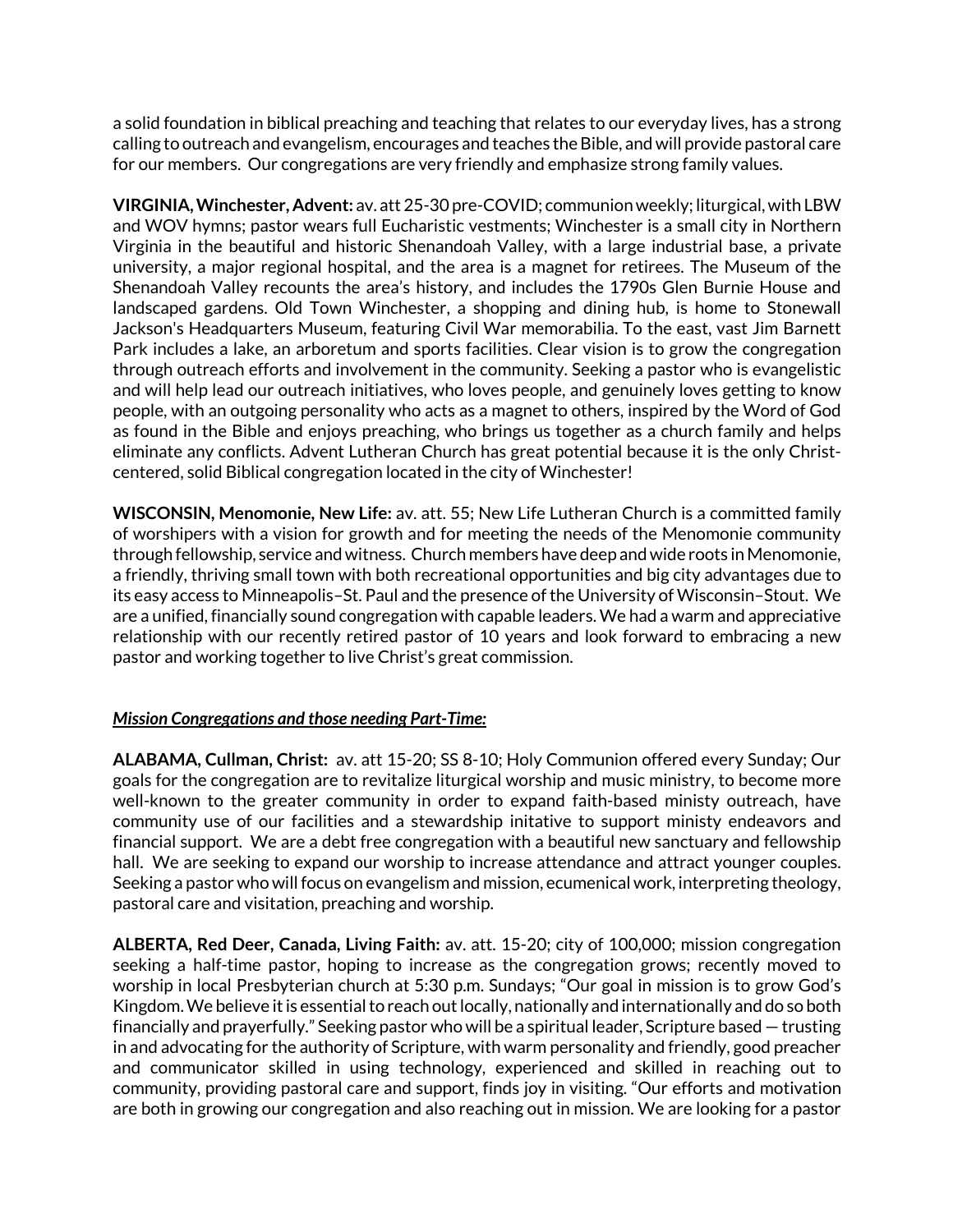who shares this focus. We would like our new pastor to be able to both work well with leaders and members of the congregation, willing to draw from the knowledge and experience of others and also contribute in both support and leadership. We are not tied to one specific style of worship and are open to variety. We feel that a pastor with technical skills would be a definite asset in current times and also because we are not able to offer administrative and/or secretarial support and we commonly use a PowerPoint presentation for worship."

**ARKANSAS, Rogers, Living Word:** (part-time) av. att. 35; SS 18. Living Word is known in the community as the "Small Church with a Big Heart" We are lay-led and mission-minded supporting three different missions in our community and one in Tanzania. We rent space from Rogers Seventh-day Adventist Church for Sunday morning services with essentially spoken liturgy accompanied by a combination of contemporary music and traditional hymns. Holy Communion offered twice a month. Renting space allows us to remain financially unencumbered. Seeking a pastor to effectively communicate and teach the Gospel, have a genuine enthusiasm for their church, their family, and their ministry, express a reliance on God's guidance through the Spirit and give evidence of Christ's values through their life, give strong evidence of seeking the truth of God's Word and adherence to it, be interested in growing our congregation. Rogers has a pop. of 68,000, in the progressive NW corner of AK, with a mixture of light industry, agriculture and retail and is home to Walmart, Tyson Foods, JB Hunt Transportation, and the University of Arkansas. In addition, NWA has many cultural and recreational opportunities, extensive hike and bike trails which connect a great portion of Northwest Arkansas. In addition to many young families in the area, NWA has a sizeable retirement community as well.

**ILLINOIS, Oregon, St. Paul:** av. att. Pre-COVID-19 65-75, communion weekly, traditional services using LBW and WOV; will celebrate 175 anniversary in 2023; Oregon is a small town of 3500 with a vibrant downtown, K-12 public schools all within 5 miles of Oregon; 35 miles from a mall and shopping district as well as 3 major hospitals in Rockford, IL. Oregon has medical offices and a pharmacy along with a grocery store, several family restaurants as well as fast-food venues. Three state parks provide camping and hiking. The Rock River runs through the town providing fishing, canoeing and kayaking. Seeking a pastor who is a Christ Centered/Spiritual Leader — leads worship well and makes the Bible come alive, with strong communication skills — extrovert, self-starter, with leadership skills and strong character – approachable, good listener, willing to focus on personal outreach — equipping laity for ministry, a delegator, with recruiting skills, administrative skills — visits with everyone, not just shut-ins, involved with community, good with kids. "St Paul is a small church in a beautiful small town surrounded by three state parks, a river and an abundance of nature's natural beauty. We hope to call a full time pastor but are open to considering part-time to allow us to interview all who hear God's call. St Paul's benevolence is split between the NALC, Rockford Rescue Mission and a different local recipient each month. We also donate 30 plus quilts/year and 60 health/school kits to NALC Disaster Relief as well as participate in the Shoebox Ministry and make lap robes for local nursing homes. We are anxious to fill our pulpit with a pastor who will fill our hearts with God's love so we will want to share that love with others.

**ILLINOIS, Philo, Zion:** av att 40; weekly communion; small town, rural, mainly farming community; Seeking a pastor who will focus on evangelism -- getting more members; working to increase giving to support Zion and our missions; help our church to become more well-known in the community through community involvement; this could be accomplished through, but not limited to, attending school functions, youth programs, as well as other local community events; recruit younger members and families to the church; care of members -- hospitalized, homebound, or estranged; "Zion is a friendly congregation with a small active membership but the active members do a lot!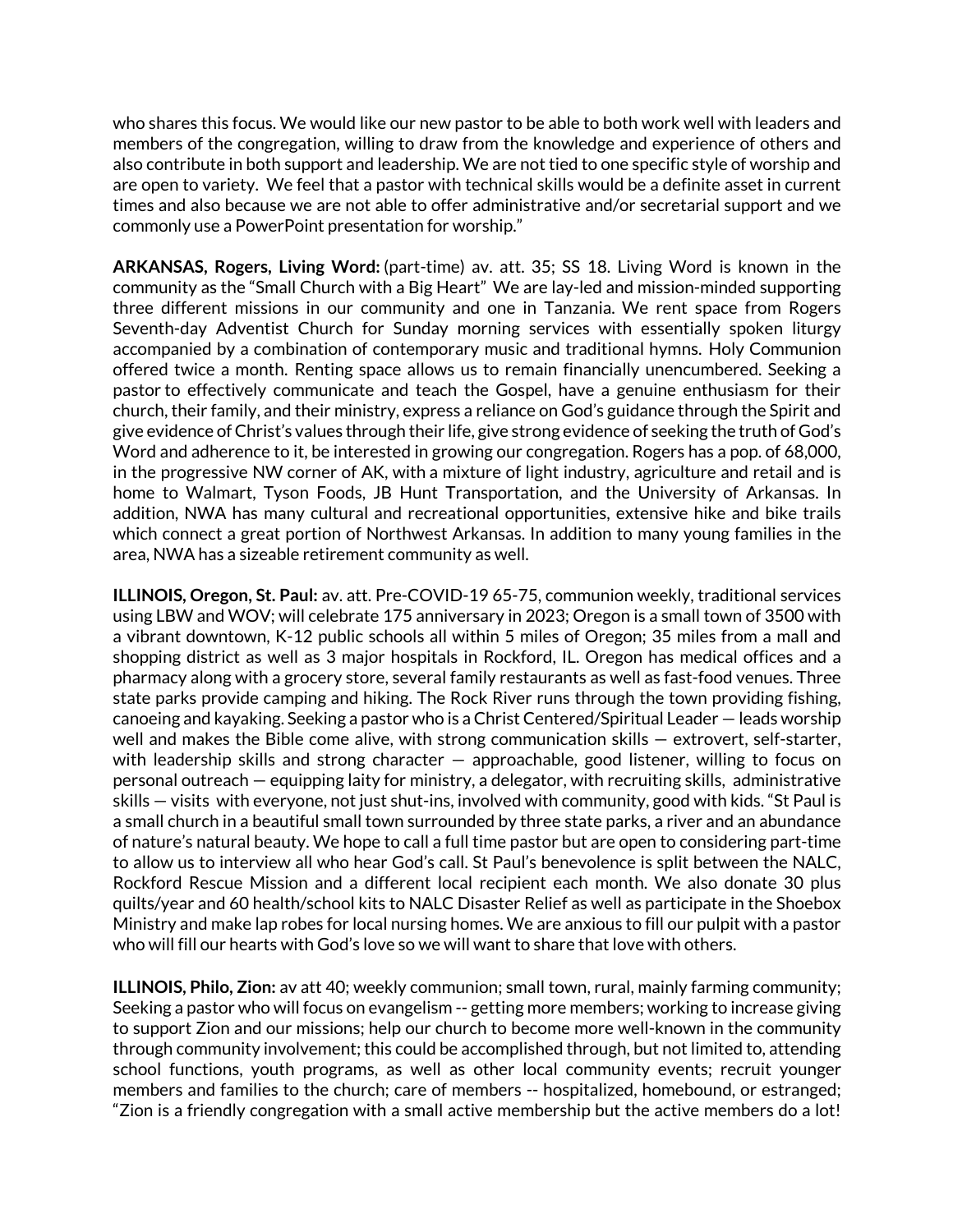There is great spirit and interest in continuing the works of Zion. We are part of a community with great schools, including preschools; and park district. There are cultural activities at the University of Illinois and in Champaign-Urbana which are easily accessed in less than 30 minutes. Philo is a safe and friendly community."

**ILLINOIS, Shumway, Trinity:** av. att. 40; small town/small farming community; weekly communion; "Our goal is to find a pastor who is willing to be both long-term and part-time. We wish to remain a traditional Lutheran Church, with a strong, visible faith. Also, that pastor should be active with the children and youth, perform pastoral care visits, demonstrate good communication skills, and assist with worship planning, administer Holy Communion and teach Confirmation and First Communion classes, as well as wedding and Baptism preparation."

**INDIANA, Wabash, Living Faith**: av. att. 24; established as a mission of the NALC in 2010; purchase of first church building in 2017; weekly Communion, contemporary worship with some liturgy, mix of contemporary and traditional hymns; seeking a pastor who is faithful to God's Word, a spiritual leader excited about Christ and growing the Kingdom, a shepherd for God's people helping them to grow in their relationship with Christ no matter where they are in their faith walk, offering Biblebased sermons that disciple us to disciple others, will be a positive face in our community, having a humble, servant's heart, passionate in prayer; the call committee states: "With the help of God our Father and the work of the Holy Spirit, we are seeking a part-time pastor for our strong, energetic congregation in north central Indiana. We look forward to sharing together the Gospel work we've been called to do. Living Faith — Small Town — Small Church — Big Faith."

**IOWA, Eagle Grove, Samuel:** av. att. 30; located in the center of a small, rural town in central Iowa; Communion twice a month;"We seek a pastor who will serve our small congregation, nurturing our faith and partner with us in serving the Lord through worship, education, and fellowship. Our biggest need at Samuel right now is pulpit ministry. Our members are in need of an uplifting sermon filled with the Good News of the Gospel. When our hearts are filled with the Good News, we are energized to go out into the world and be the disciples our Lord wants us to be. We desire an energetic, engaging Pastor to lead our worship. It is our hope that with renewed leadership, we can entice our non-active members to return to worship. As a strengthened congregation, we can focus on the Great Commission movement of being disciples and making disciples. We are looking for a full-time pastor who will serve Samuel Lutheran and our sister parish Holmes Lutheran acknowledging that they are an AFLC congregation. We are also open to a pastor serving Samuel Lutheran in a part time capacity. It is also possible that our future holds partnering with another local NALC congregation. In our current situation, we realize the dynamics might change, but our desire to love and serve the Lord, to stay strong in our church family will not change.

**MICHIGAN, Evart, St. Paul:** av. att. 25-30; part-time pastor needed; farming/small town/rural; weekly communion.

**MISSOURI, Rock Port, First:** av. att. 30; monthly Communion; "We are seeking a pastor with excellent leadership skills, one who is able to inspire and effectively communicate with all ages of our church family, be actively involved in our community, passionate, personable, and compassionate — a shepherd to gather our flock. Our congregation at First Lutheran is composed of all ages. Rock Port is a small community located off of I-29 in the northwest corner of Missouri, population 1,310. We have an outstanding school district. Rock Port R-II School District has a long decorated history and ongoing tradition in academics and athletics earning various honors and awards over the years. Our community is very family and school oriented."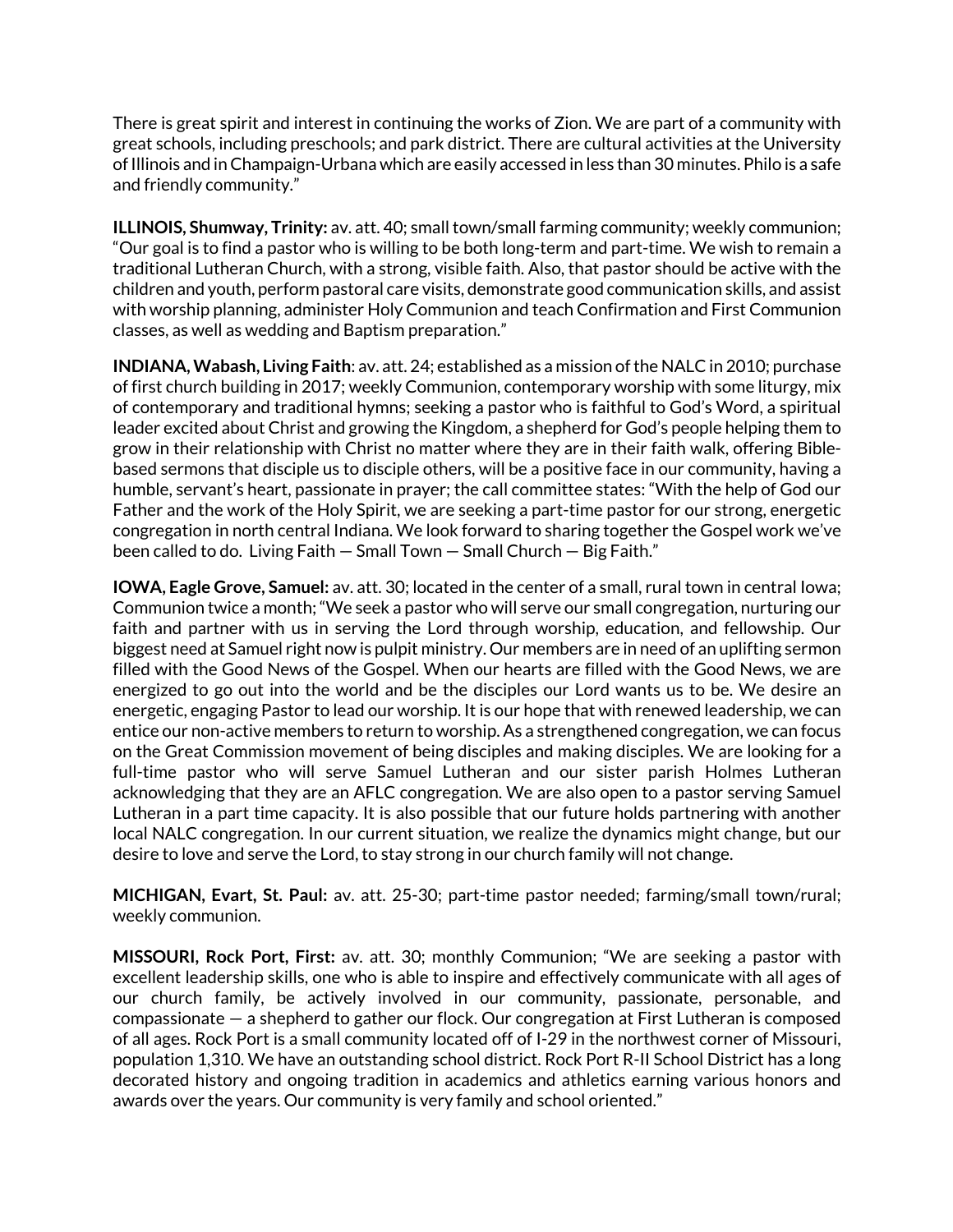**NORTH CAROLINA, East Flat Rock, Trinity:** av. att. 27; smalltown in Western North Carolina, just south of Hendersonville and twenty miles south of Asheville; weekly Communion. Trinity Lutheran is a small mission church located in beautiful western North Carolina. We are seeking a new pastor to come to our scenic mountains to lead us in worship and in serving Christ. Our church's motto is Faith-Family-Friendship. We are seeking a pastor who is an effective communicator, has a heart for teaching and a strong work ethic.

**OHIO, Mount Gilead, St. John's**: av. att. 15-25; founded 1961; small rural congregation with a surrounding Amish community in north central Ohio; liturgy is from the Lutheran Book of Worship, with Holy Communion once a month. Although small, St. John's has a 200 year history. On a main highway and not far from cities such as Mansfield, Galion, Mt. Vernon and Marion.Primary goals: to maintain our pulpit ministry and keep worshipping every Sunday morning, to be able to sustain our giving to certain causes such as Lutheran World Relief, the Gideons International, and our local non-profit service for pregnancy and parenting resources; seeking a pastor who will provide dependable and confident leadership, especially for our worship services, a good foundation in Bible Studies, with Biblically-centered sermons, be able to visit members who cannot always attend Sunday morning service, have an appreciation of music, be someone to whom younger people can relate, to help gain younger members.

**OHIO, Groveport, Zion:** av. att. 65-70; SS 10-12. Groveport is a small suburb located between 10 and 15 miles south of Columbus. Groveport is a combination of both old and new neighborhoods. Rickenbacker National Guard Air Force Base is located nearby. Very active with small town events and very outreach oriented! Communion at each service. Seeking a pastor who is a passionate speaker and mentor of disciples; compassionate; friendly, sense of humor; good communicator and leadership skills; sensitive to cultural changes (application of apologetics) and congregational needs. We are a friendly and welcoming community of believers who passionately support each other and our local community. We are eager to welcome a spiritual leader to guide and lead us and to help us continually grow in our relationship with Christ and to be good disciples. We currently hope to call a part-time pastor (50-75%) and are open to considering moving to a full-time position as we grow.

**OHIO, Obetz, Zion:** av. att. 32; celebrated 200<sup>th</sup> anniversary in 2011; Located close to Columbus in a small town setting within a suburban community containing farming and industrial business; liturgically based congregation that uses the Lutheran Book of Worship with bell choir, organist and members that supply special music; communion twice a month; seeking a pastor who will offer strong Biblical preaching; relates well with people; relates Bible to current events; visits sick and shut-ins; easy to communicate with. "We are the oldest established congregation in Franklin County, Columbus, Ohio. We are ready to embrace new leadership that will help us grow our faithful family-oriented membership. God knows who you are! Is it you? If you are ready to teach us God's Word in Truth and help us bring others to Christ, please answer His call!"

**PENNSYLVANIA, East Smethport, Hope:** av. att. 11; weekly communion (when we have a pastor); smalltown, beautiful countryside;"a rural congregation of giving, kind peopleworking toward living aChristian-based life that will be a positive influence for the next generation;" seeking a pastor who is a recruiter for God, will provide spiritual support, visit sick and shut-in, becoming involved in the community.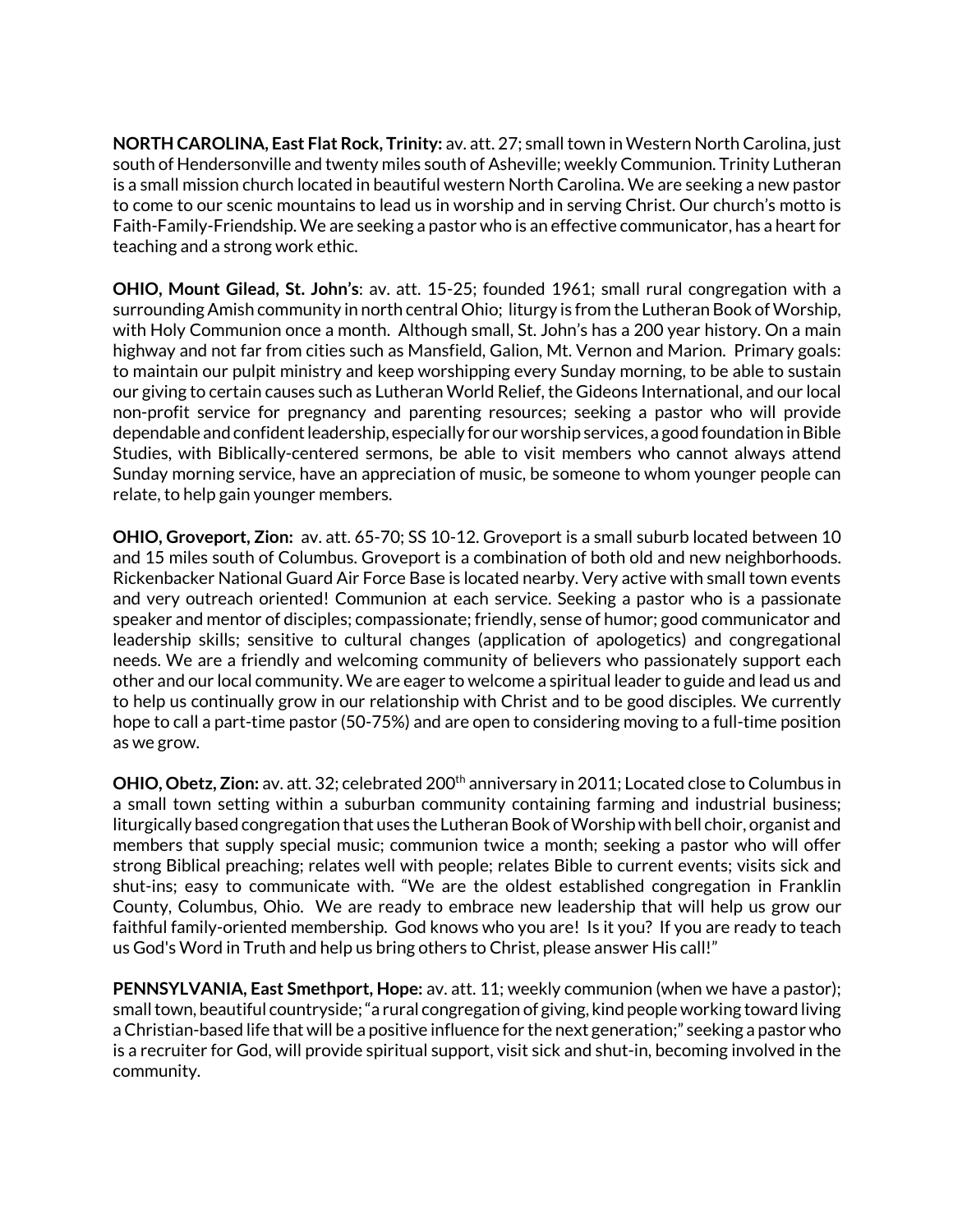**PENNSYLVANIA, Latrobe, St. Paul Ev.**: av. att. 47; a rural community located 50 miles from Pittsburgh. A pastoral post at St. Paul's would be fulfilling to a man or woman who has a deep desire to visibly see a congregation grow spiritually. St. Paul is thirsting and starving for a biblically based leader to teach and guide and elevate our knowledge of the Bible to provide us with the confidence to reach others and disciple. We have had some very robust Bible studies but hunger for more. Further, St. Paul has a desire to help serve the community but lacks the strategic planning to impact and identify the greatest needs. Yes, we are involved in the community with the Food Bank, Annual New Years Day Free Meal, Quilt Shows, but we know we have more to offer. A true leader/teacher is what we need and seek.

**PENNSYLVANIA, West Sunbury, Springdale:** av. att. 20; rural, farming, low income; seeking a pastor who can help the congregation grow, is able to embrace country values and traditions, and is "a spiritual leader that is able to work as a team."

**SOUTH CAROLINA, Simpsonville, Lamb of God:** av. att. 30; located in a suburban city with outlying rural areas (fast-growing and dynamic greater Greenville, SC area); weekly communion."After four years with supply pastors and contracted interim pastors, meeting in the fellowship hall or sanctuary of another denomination's church,we feelthat God is nowleading us to call a pastor. That person will join with us in moving forward to eventually find a permanent home so we can more effectively advance our mission of following Jesus and making disciples." Seeking a pastor who will want to be part of the community and help us establish our presence and has good people skills, counseling ability, and is an encourager; a pastor with life experience, possibly a pastor who has previously been involved in a start-up mission; a good preacher/storyteller.

**TEXAS, Rosenberg, Peace:** av. att. 45, Peace is a welcoming and giving congregation. We may be small, but we are vibrant and committed in reaching out through our ministries. We are looking for a pastor with new ideas, a willingness to teach, and a heart for visiting and ministering to shut-ins, the ill and visiting guests. Come see why we are **P**eople **E**xcited **A**bout **C**hrist **E**very day!

*Updated April 28, 2022*

## **If you would like to be considered for a call to a NALC congregation ...**

- 1. Find and read the NALC Call Process Manual online at thenalc.org/call.
- 2. If you are a certified NALC pastor, complete the Profile of Pastor Available for Call in the NALC and email it to callprocess@thenalc.org.
- 3. If you are not currently certified in the NALC, please contact the General Secretary, Pastor Amy Little (alittle@thenalc.org) to begin the NALC certification process. At the same time, you may also complete the Profile of Pastor Available for Call and email it to callprocess@thenalc.org. However, I will not forward non-NALC pastoral profiles to congregations until they have completed our certification process.
- 4. Review any and all congregational profiles posted on the NALC website call process page, thenalc.org/call. You will find the NALC Vacancy List there, with links to congregational profiles and, in some cases, brief video introductions.
- 5. Send me an email to let me know for which congregation/congregations you would like to be considered. I will forward your profile to the call committee chair(s).